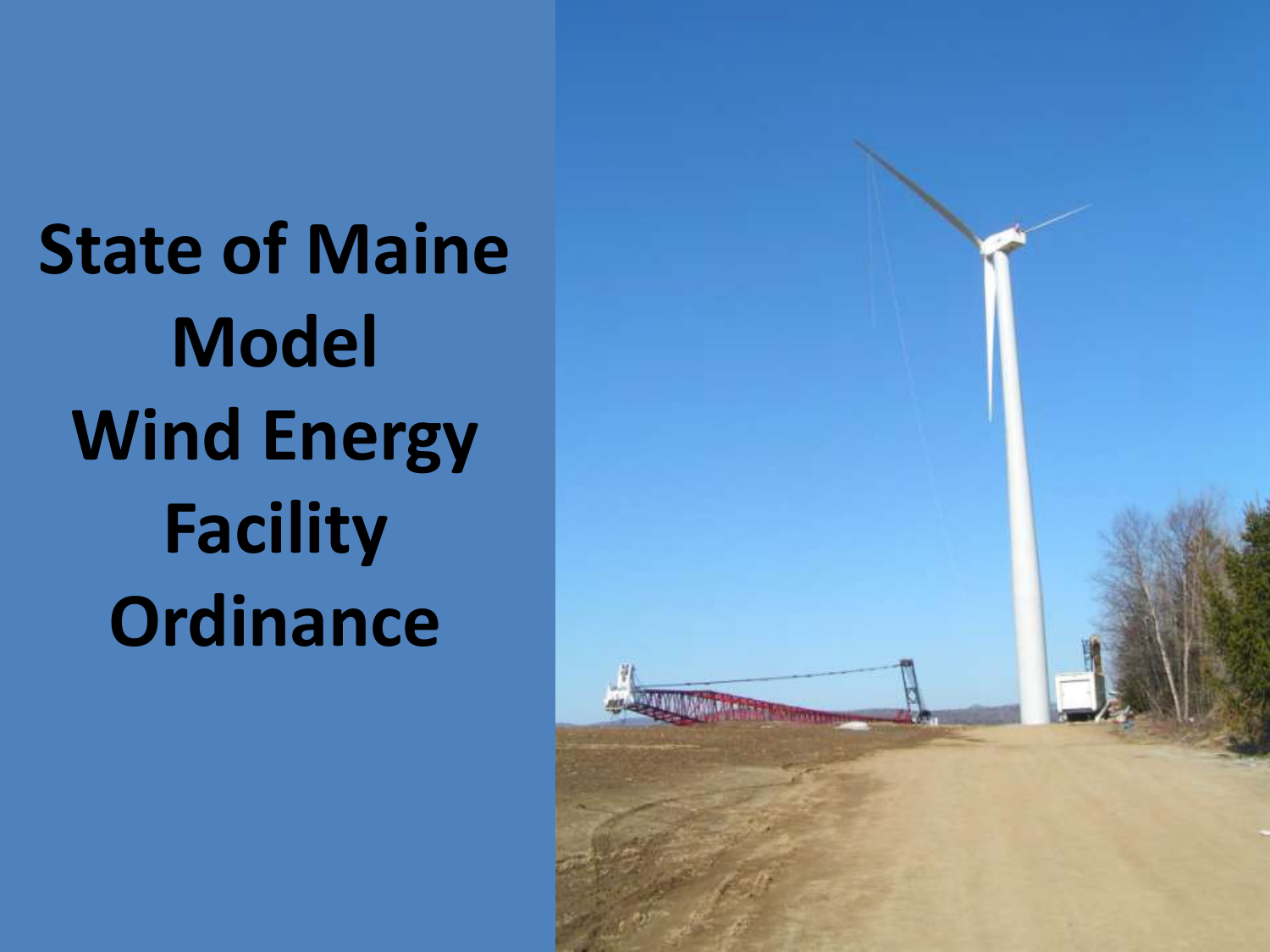## Why This Ordinance?

• Concerns about climate change and high energy costs have created a lot of interest in the development of wind energy.

• The development of wind energy offers significant environmental and economic benefits but, like any type of development, there is a potential for negative impacts.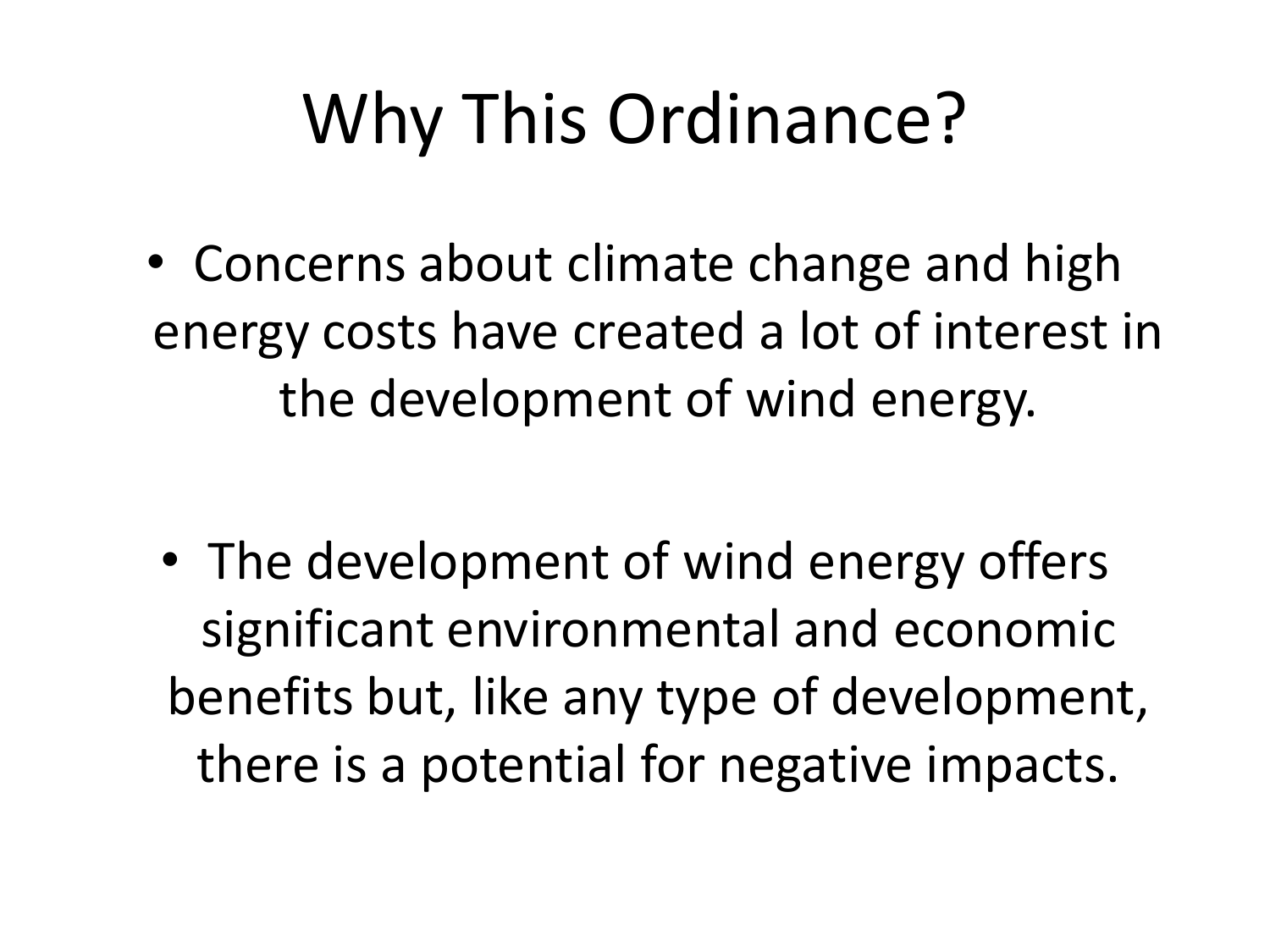## Why This Ordinance? (cont.)

- Many municipalities are ill-prepared to review wind energy facilities because they have no development review ordinance or because the one they have is not well suited in some respects (e.g. height limitations)
- The State Planning Office (SPO) and the regional planning agencies have received many requests from towns for ordinance language towns they can use to review proposed wind energy facilities of all sizes.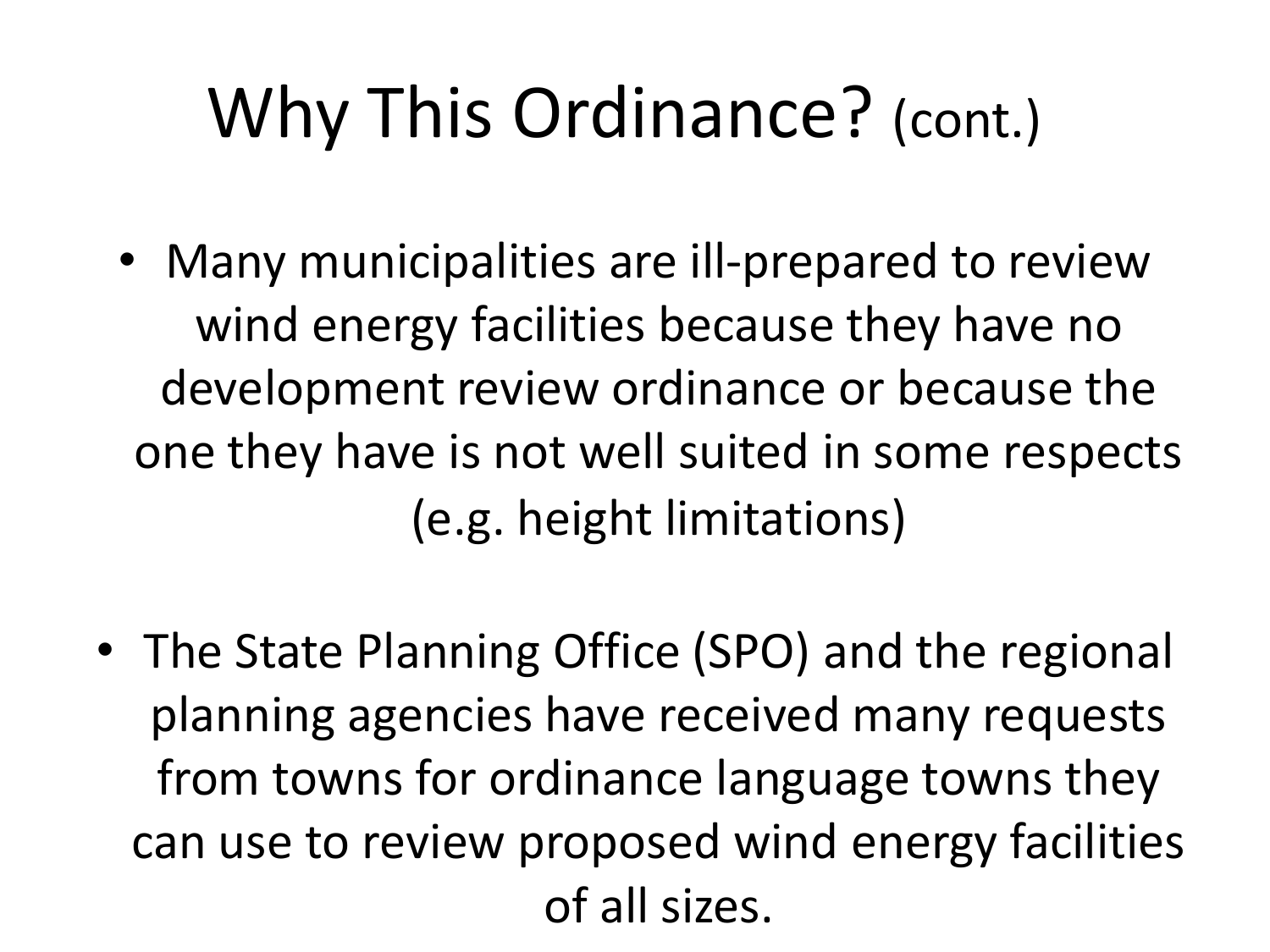Governor's Task Force on Wind Power Development recommendation: SPO provide towns with a model local ordinance that will:

- Expedite well-sited wind energy development.
- Facilitate coordination of and consistency between state and local review through use of common terms, standards and findings, where appropriate.
	- Recognize and provide specific approaches to address issues of local concern.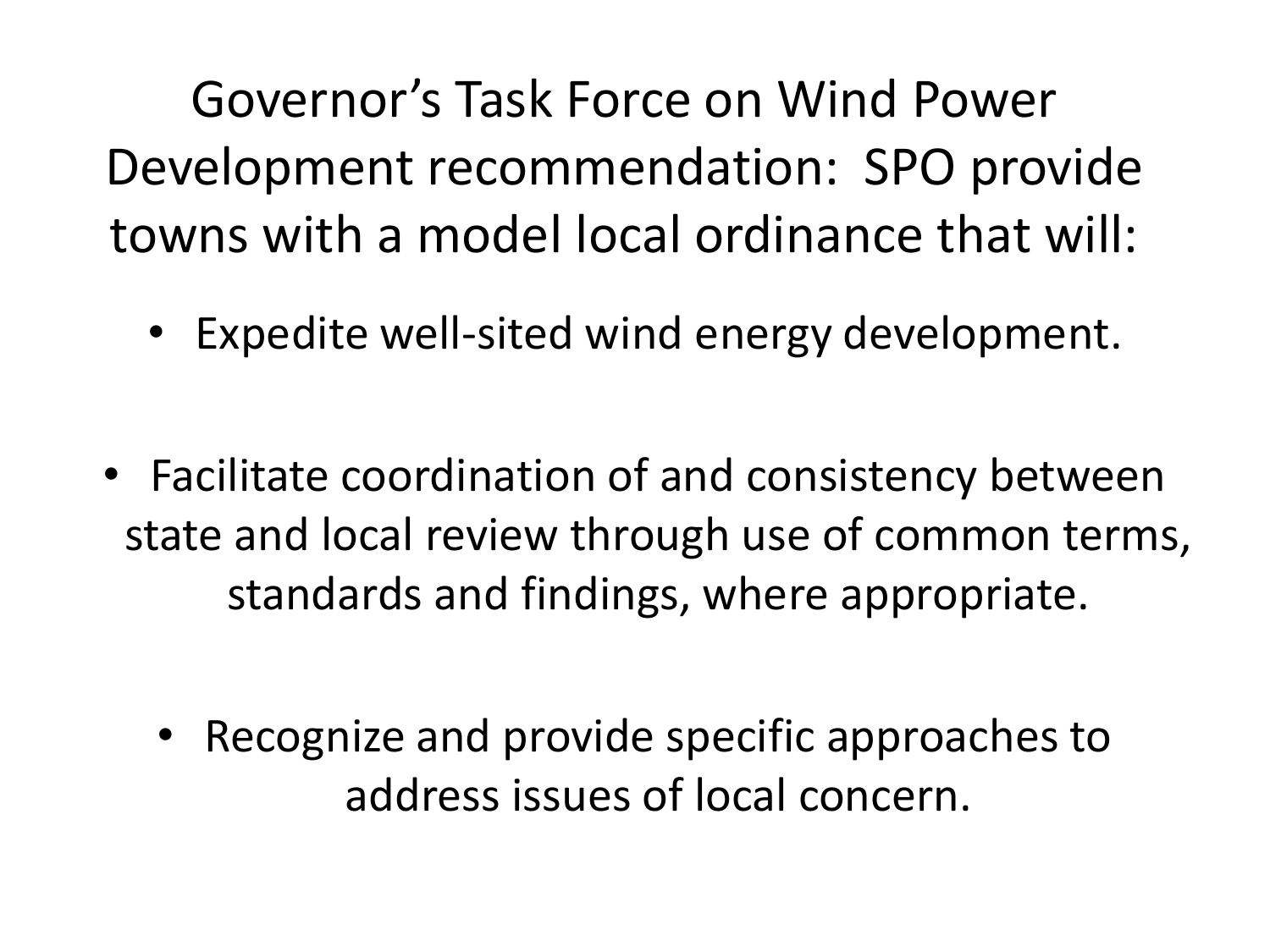## Model Ordinance Preparation

- The Kennebec Valley Council of Governments developed the initial drafts of the model ordinance after reviewing numerous ordinances and reports related to small and large wind energy facilities.
	- Drafts were reviewed by SPO and an advisory group comprised of representatives from various state agencies, MMA, large and small wind energy businesses, environmental groups and the Maine Legislature.
- The May 2009 draft was broadly circulated to all those having expressed interest in the Model Ordinance, including many municipal officials and private citizens.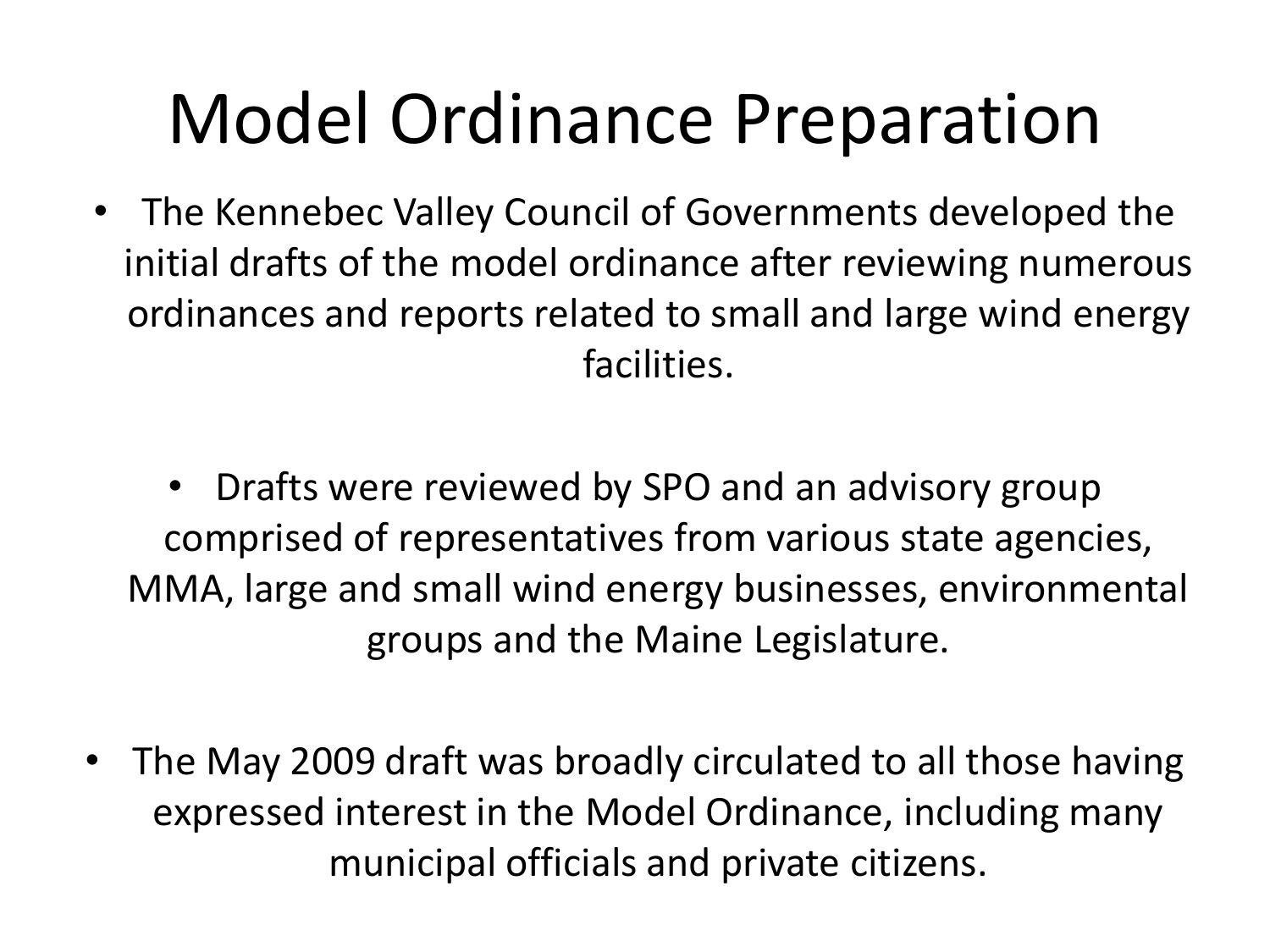### Classification of Wind Energy Facilities

| <b>Type</b>    | <b>Number</b><br><b>of</b><br><b>Turbines</b> | <b>Turbine Height</b> | <b>Aggregate</b><br><b>Capacity</b> | <b>Site Location of</b><br><b>Development Act</b><br><b>Permit</b> |
|----------------|-----------------------------------------------|-----------------------|-------------------------------------|--------------------------------------------------------------------|
| 1A             | $\mathbf{1}$                                  | 80' or less           | Less than 100 kW                    | <b>NA</b>                                                          |
| 1B             | <b>NA</b>                                     | More than 80'         | Less than 100 kW                    | <b>NA</b>                                                          |
| $\overline{2}$ | <b>NA</b>                                     | <b>NA</b>             | 100 kW or more                      | <b>NA</b>                                                          |
| 3              | <b>NA</b>                                     | <b>NA</b>             | 100 kW or more                      | Yes                                                                |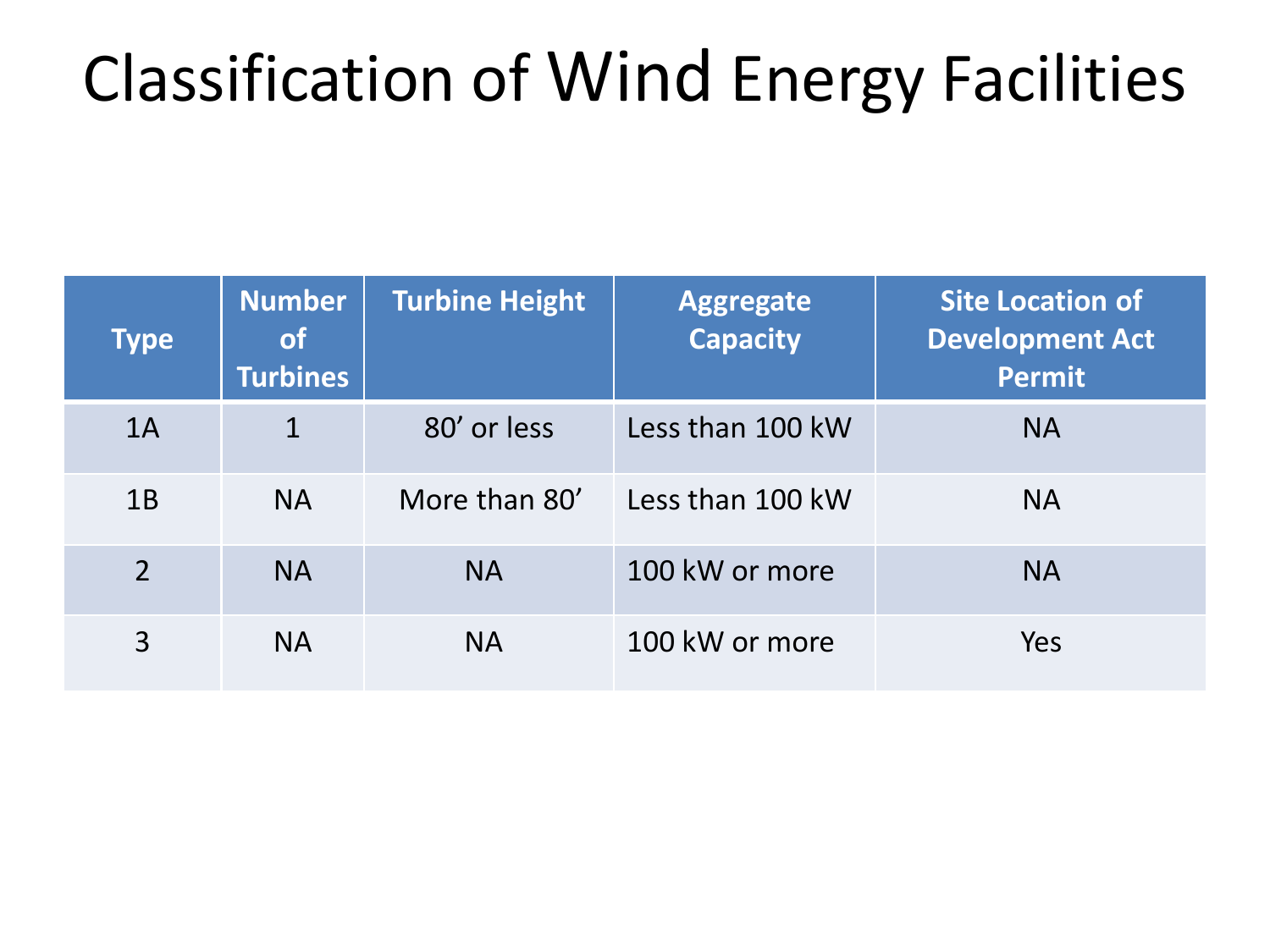### Review of Wind Energy Facilities

| <b>Type</b> | <b>Review, Permit and Certificate Requirements</b>                                                                                                                                             |
|-------------|------------------------------------------------------------------------------------------------------------------------------------------------------------------------------------------------|
| 1A          | Local Wind Energy Facility Permit (CEO review)<br>Local Building Permit (CEO review)                                                                                                           |
| 1B          | Local Wind Energy Facility Permit (Municipal Reviewing Authority review)<br>Local Building Permit (CEO review)                                                                                 |
| 2           | Local Wind Energy Facility Permit (Municipal Reviewing Authority review)<br>Local Building Permit (CEO review)<br>DEP Certificate (if power primarily used by person other than the generator) |
| 3           | Local Wind Energy Facility Permit (Municipal Reviewing Authority review)<br>Local Building Permit (CEO review)<br>DEP Site Location of Development Act Permit                                  |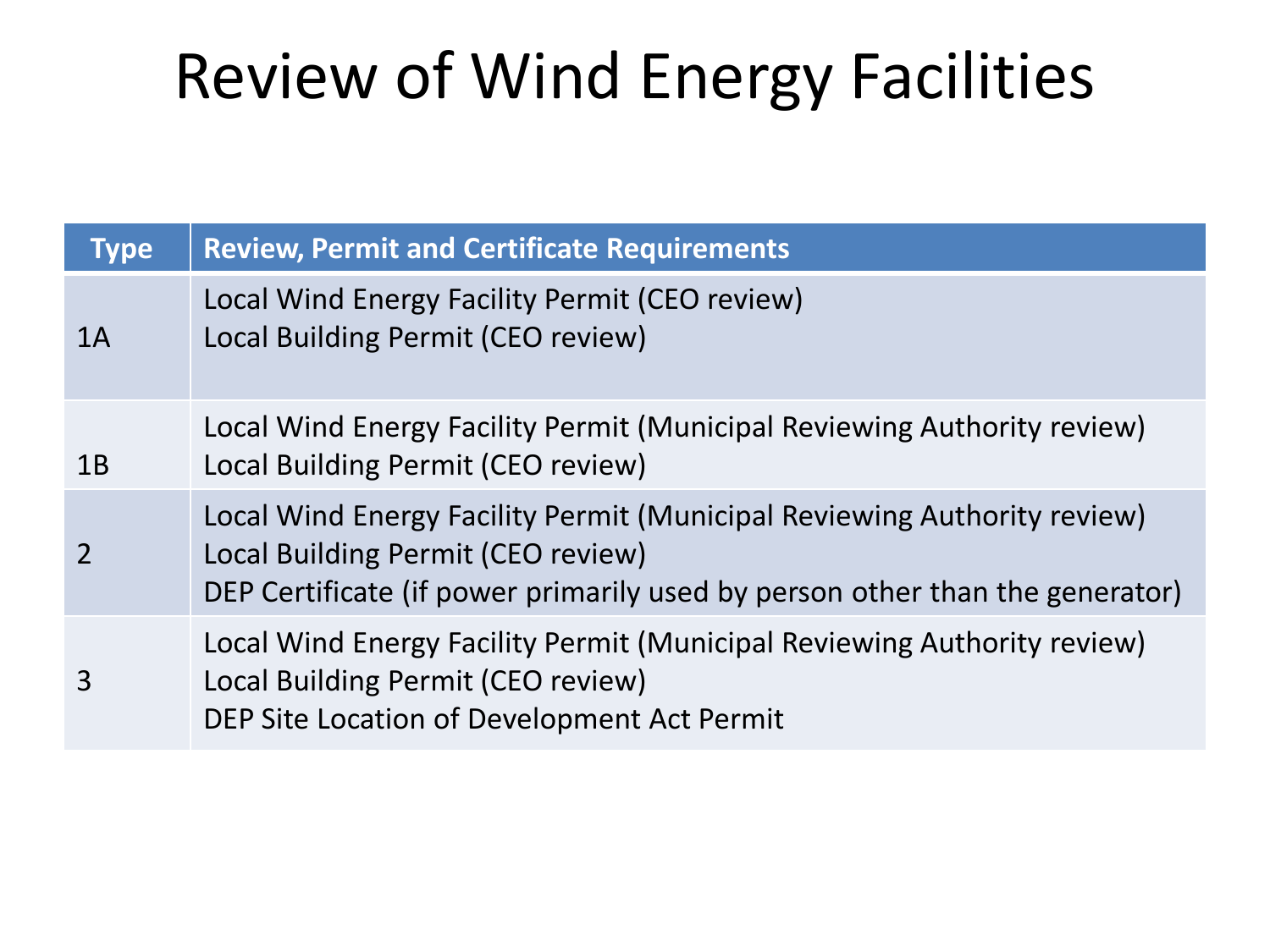### Standards

#### • General Standards

#### • Type-Specific Standards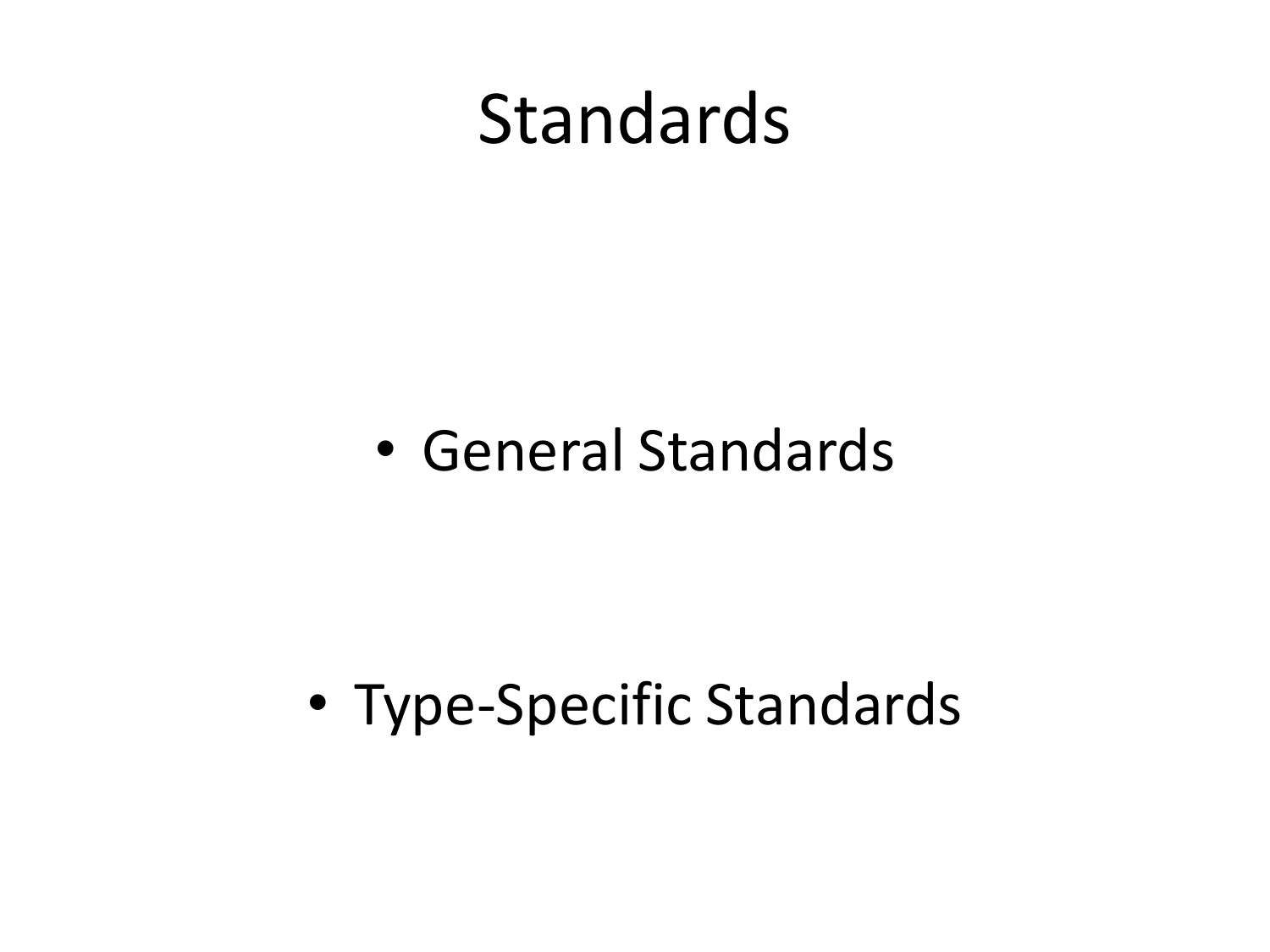## General Standards: Safety Setback

150% of Turbine Height from property boundaries and public or private ROWs

- Reduces threat from ice throw and (unlikely) tower failure
- Establishes de facto minimum lot size requirement  $(e.g. 80' = 1$  Ac.,  $170' = 5$  Ac.)
	- NOT intended to address noise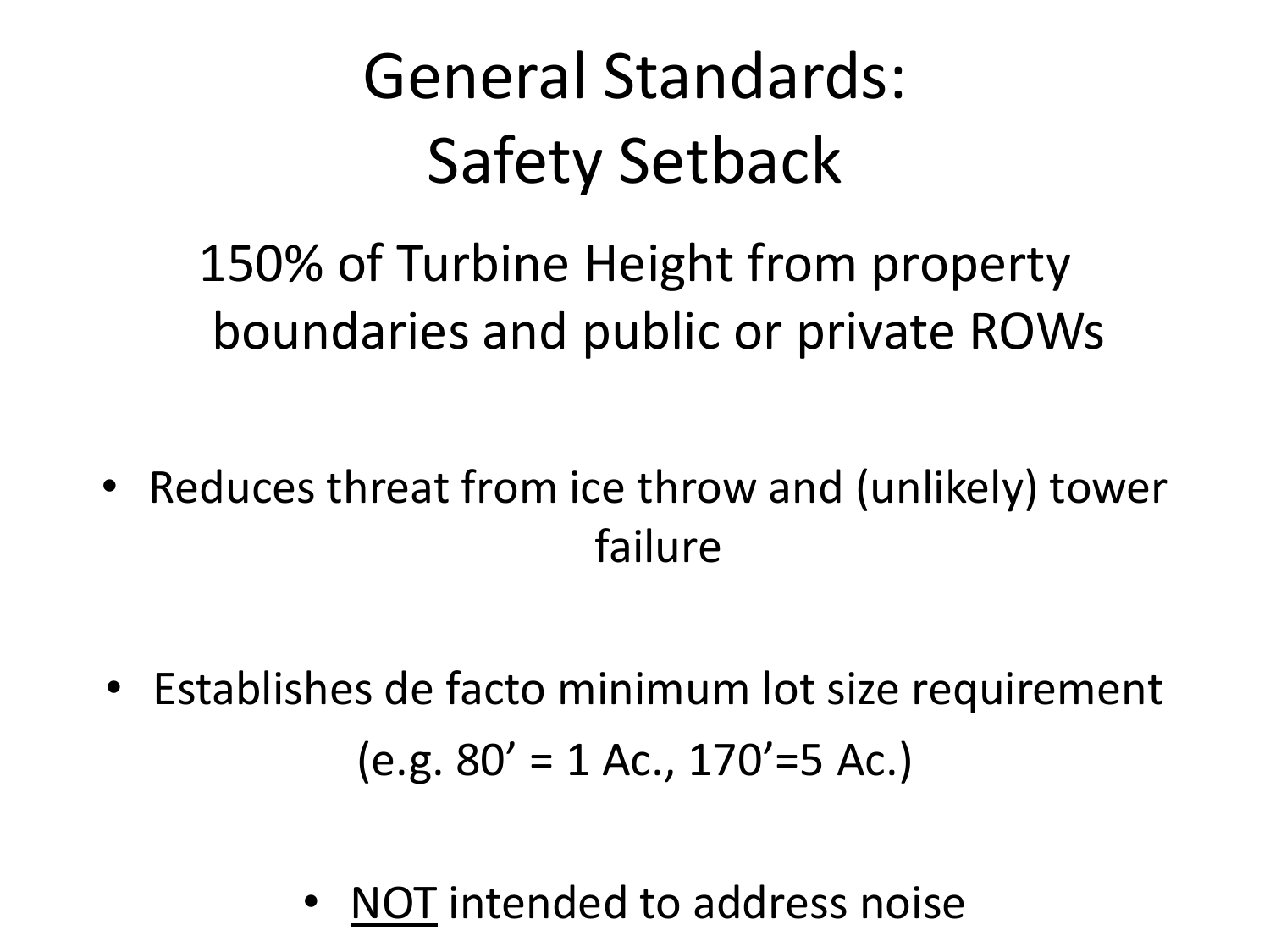# General Standards: Natural Resource Protection

- No unreasonable adverse effect on rare, threatened, or endangered wildlife, significant wildlife habitat, rare, threatened or endangered plants and rare and exemplary plant communities.
	- Reviewers shall consider written comments and/or recommendations of the Maine Department of Inland Fisheries and Wildlife and the Maine Natural Areas Program (MNAP).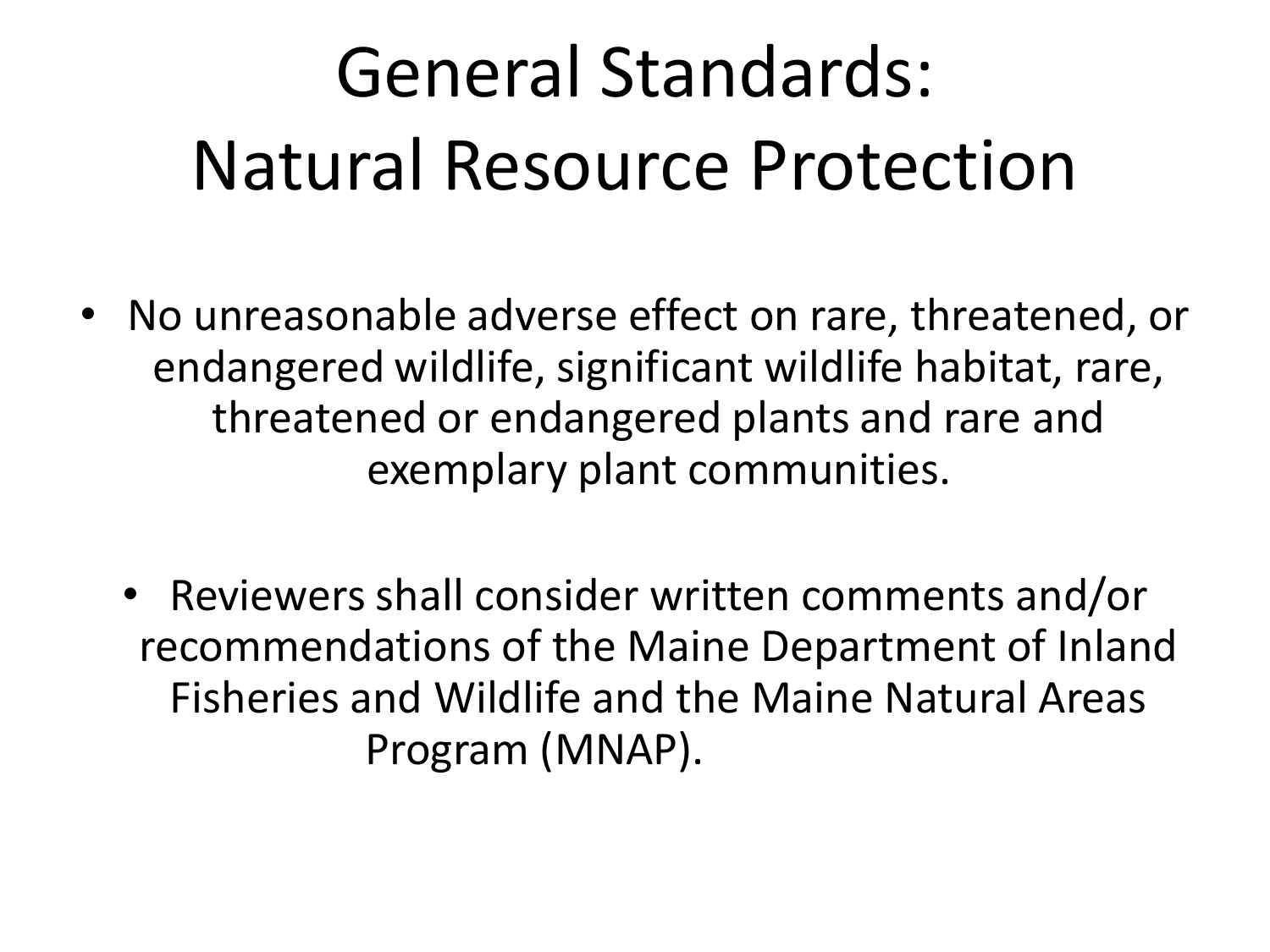# General Standards: Other

#### **Building Code**

Shall comform with relevant and applicable local and state building codes

#### **Controls and Brakes**

Must have both overspeed controls and mechanical brakes unless an alternative system is approved by local reviewers

#### **Access**

- Doors must be labeled and locked.
- Towers must not be climbable up to 15 feet above ground surface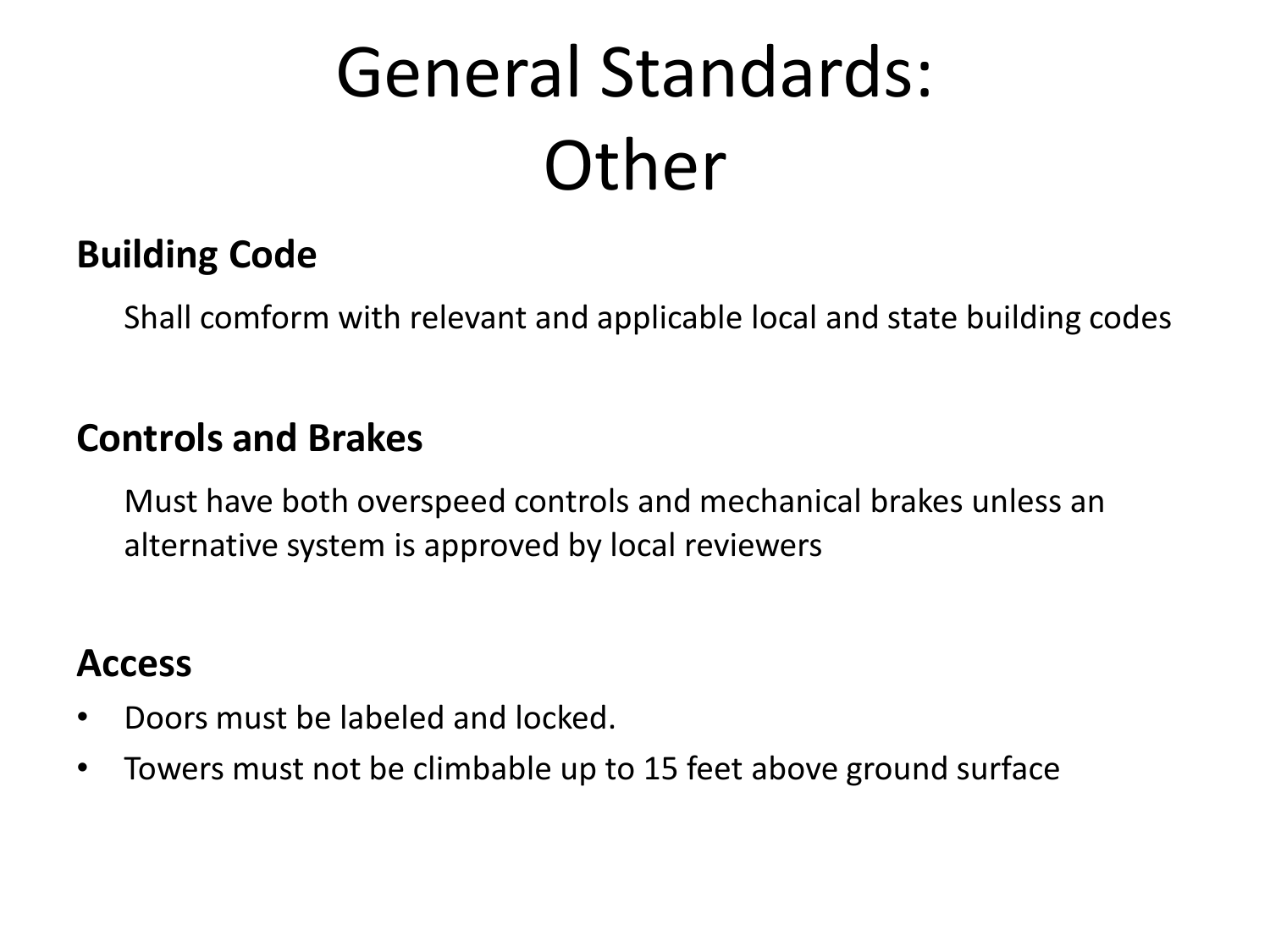# General Standards: **Other**

#### **Blade Clearance**

• Minimum distance from blade tips to ground is 25 feet.

#### **Signal Interference**

• Avoid/mitigate loss of radio, telephone, TV, etc. signals to practicable extent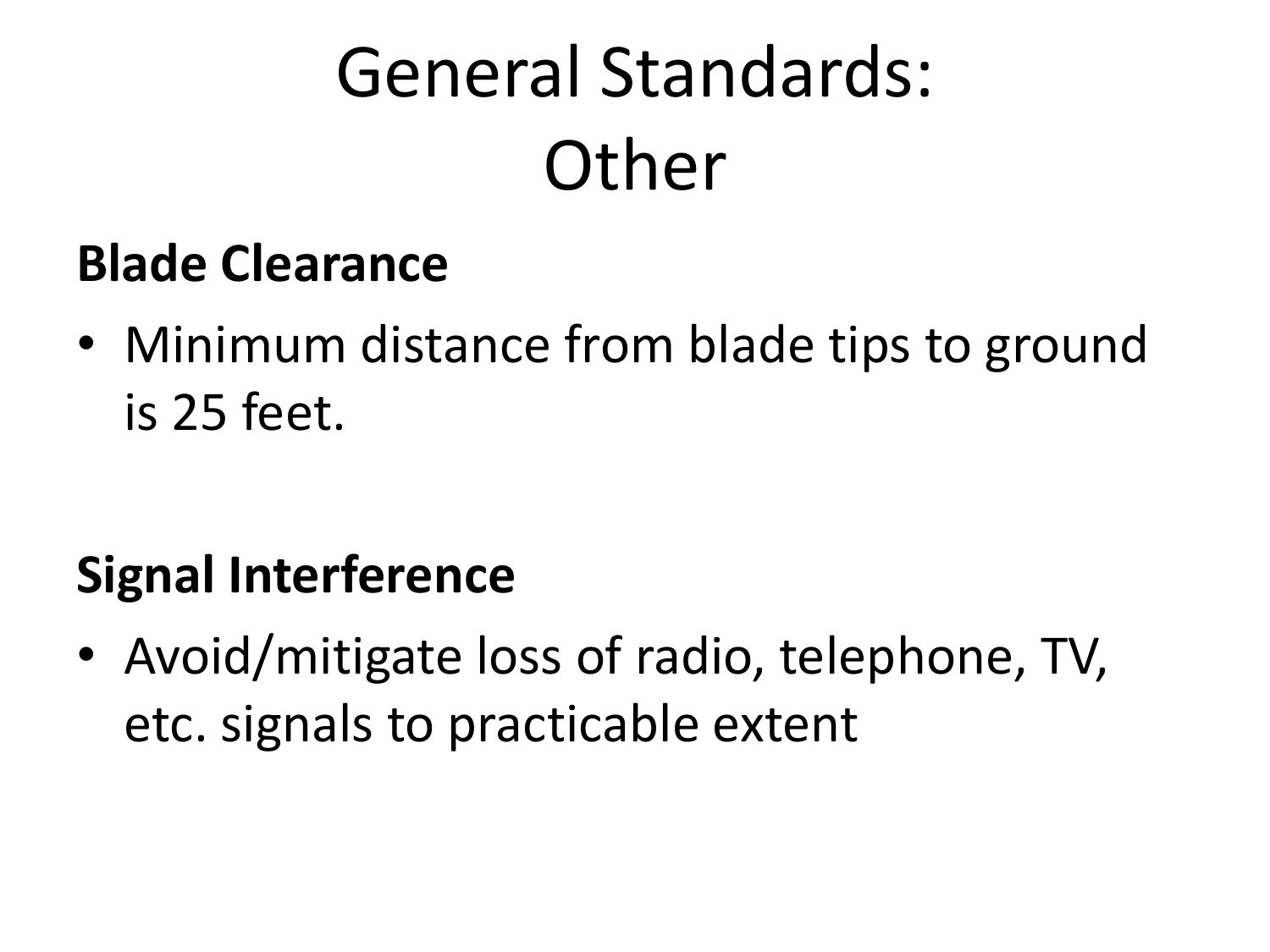## General Standards: Visual Appearance

- Shall be non-obtrusive color: white, off-white, or gray unless otherwise required by another governmental agency
- No artificial lights unless required by FAA or other governmental agency
	- No signs or advertising except reasonable and incidental identification of turbine manufacturer, facility owner and operator and for warnings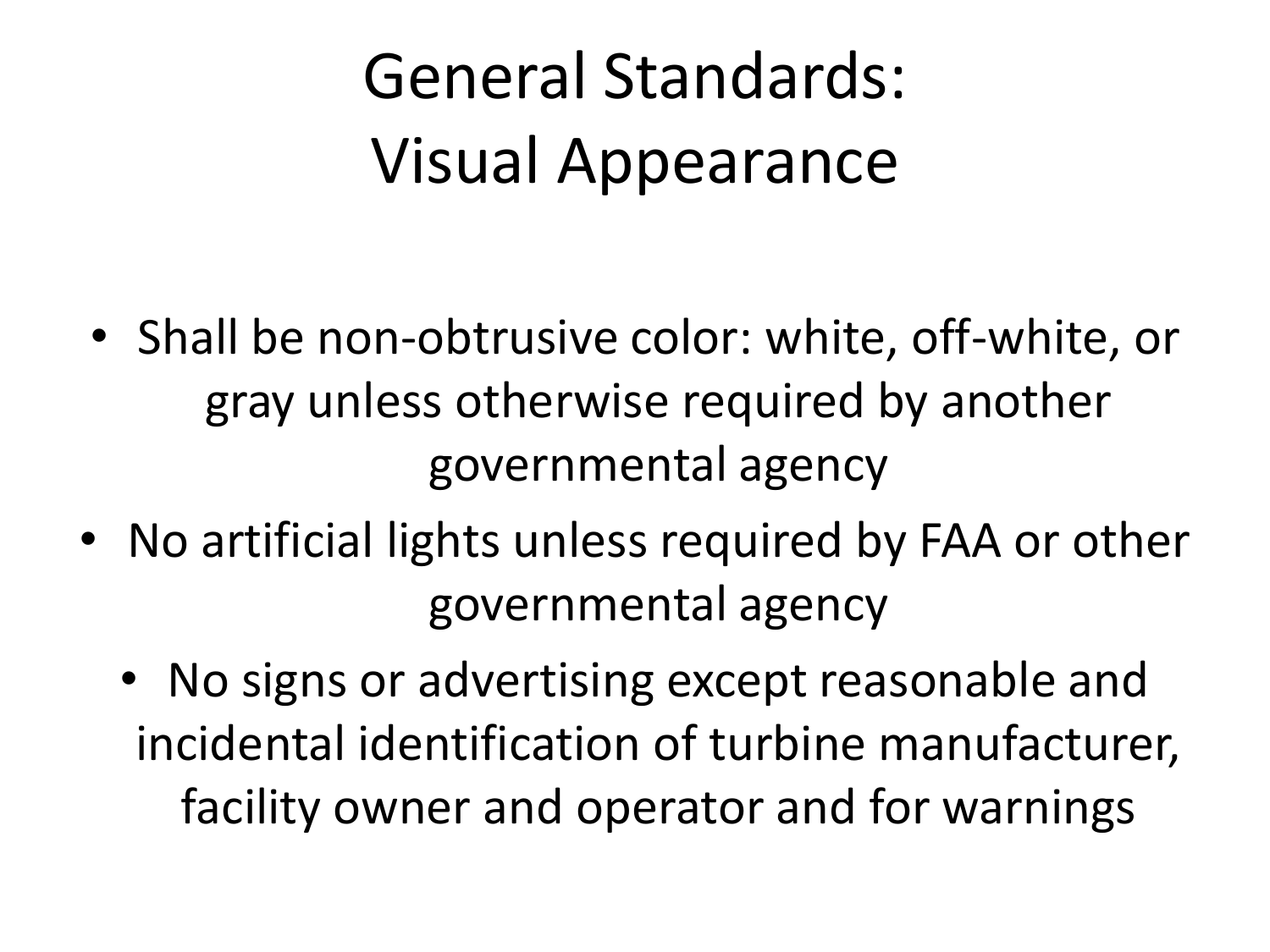# Type 1B and Type 2 Standard Visibility

• Without inhibiting access to wind, locate the Wind Turbine to take advantage of vegetation, structures and topography to screen views of the Wind Turbine from Occupied Buildings and Scenic Resources.

• Additional screening may be required, where feasible and effective.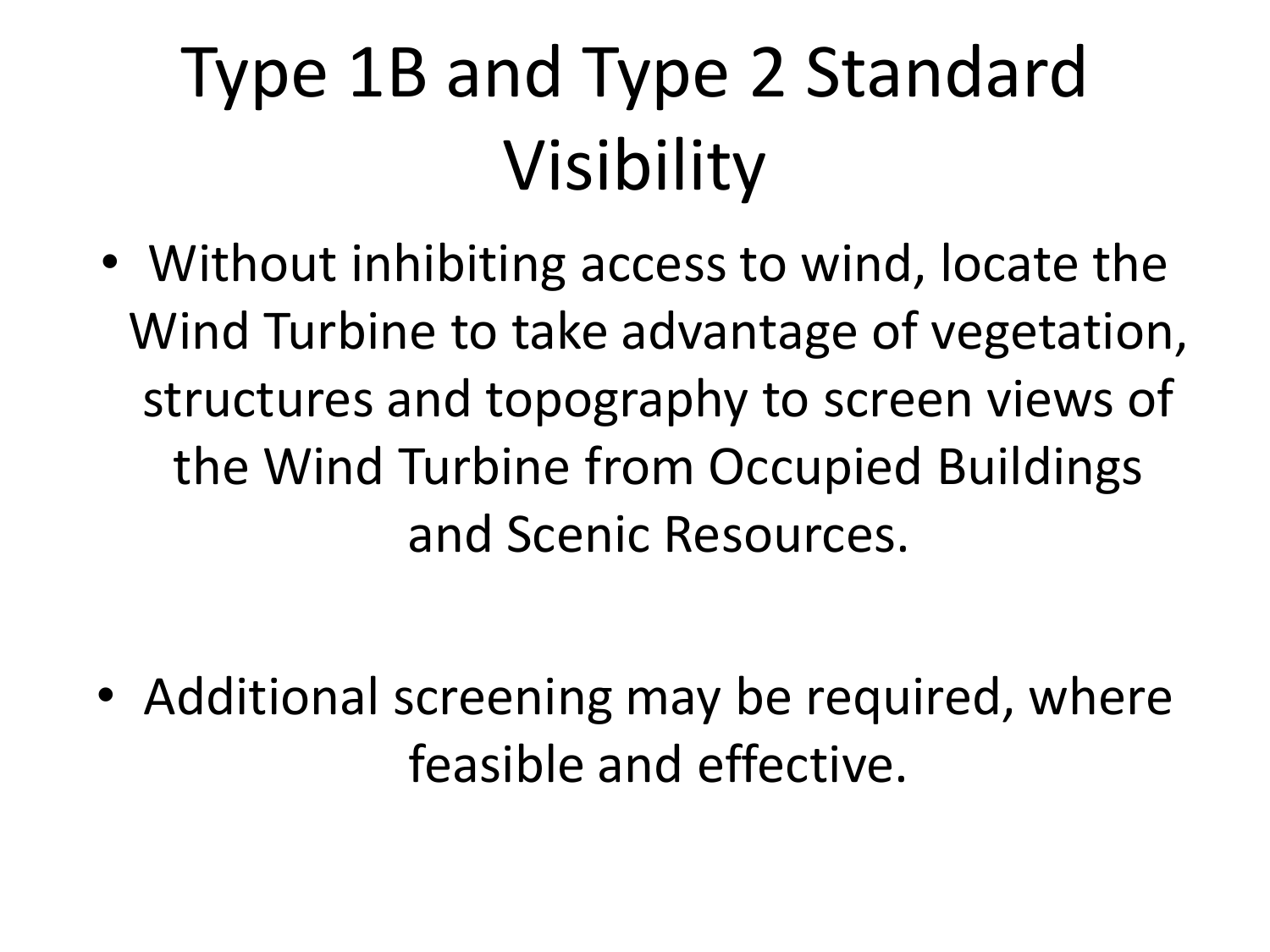

Line of Sight Profile 1<br>From Downtown Historic District to Turbine #1 **PROPOSED WINDFARM** DECEMBER 2005

Note: Structures Appear Elongated Due to Exaggerated Vertical Scale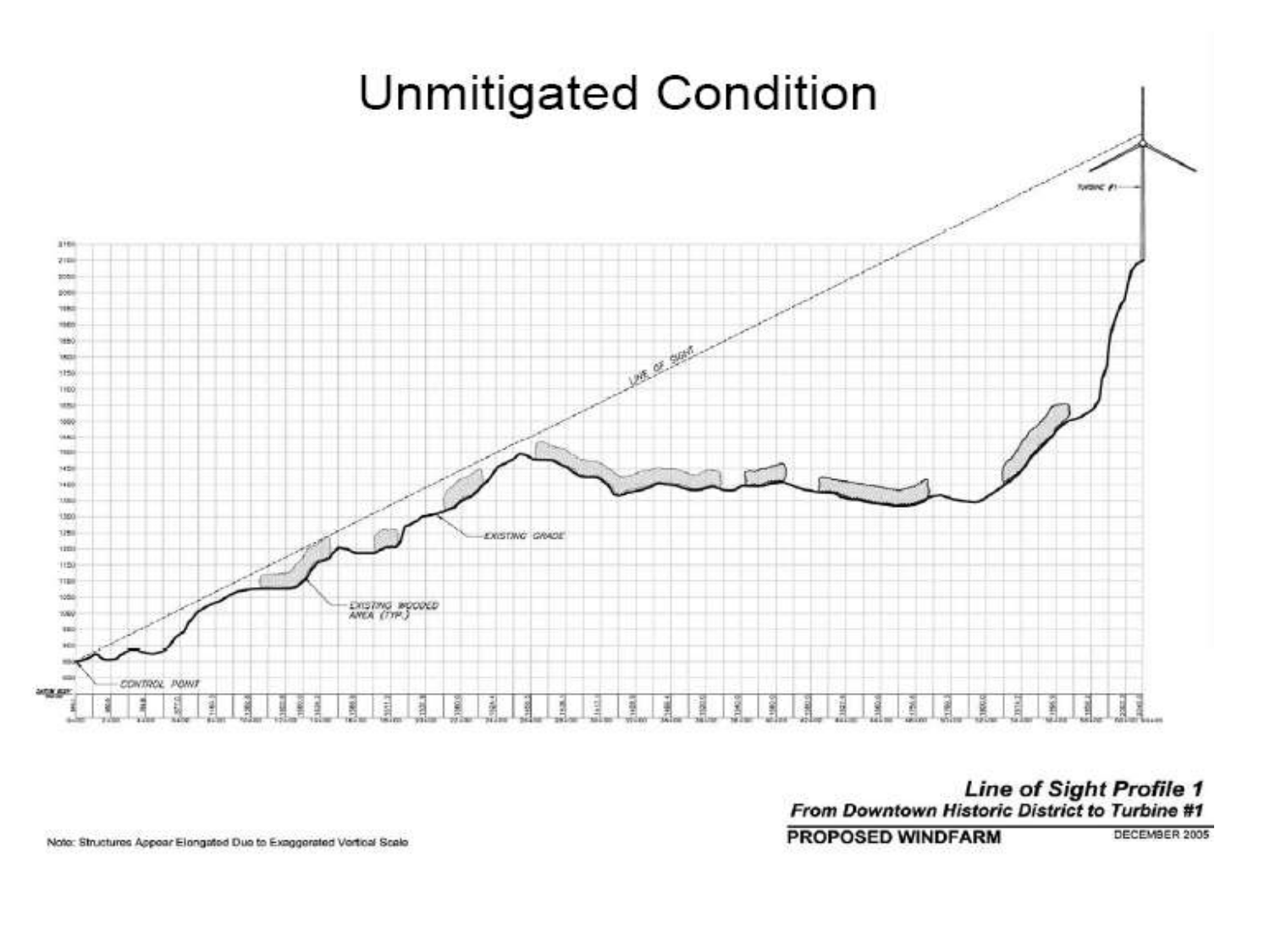

Line of Sight Profile 1<br>From Downtown Historic District to Turbine #1

**PROPOSED WINDFARM** 

DECEMBER 2005

×.

Note: Structures Appear Elongated Due to Exaggerated Vertical Scale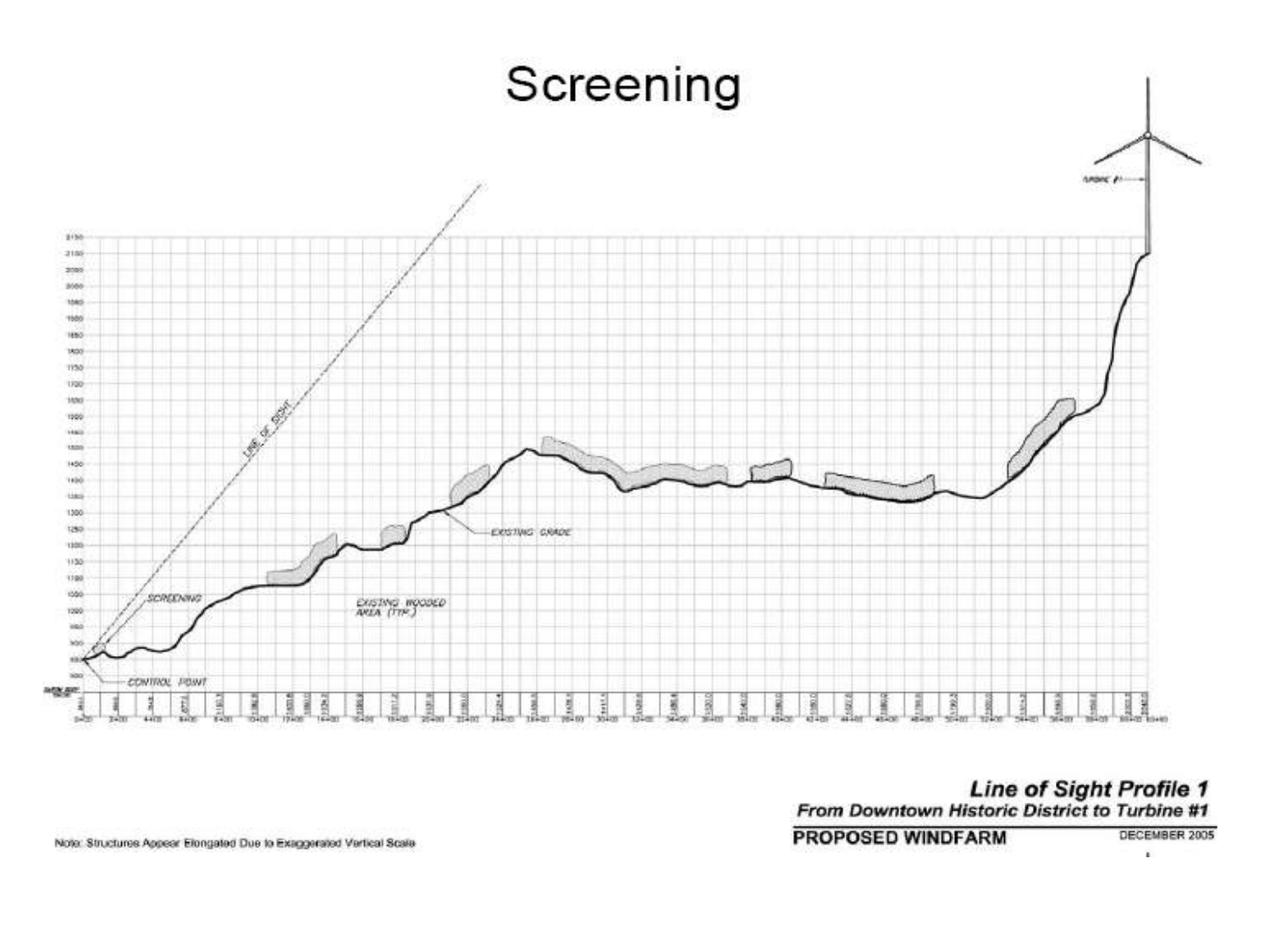• At a Protected Location with no living and sleeping quarters (e.g. house of worship, school, park, library):

55 dBA during the Protected Location's regular hours of operation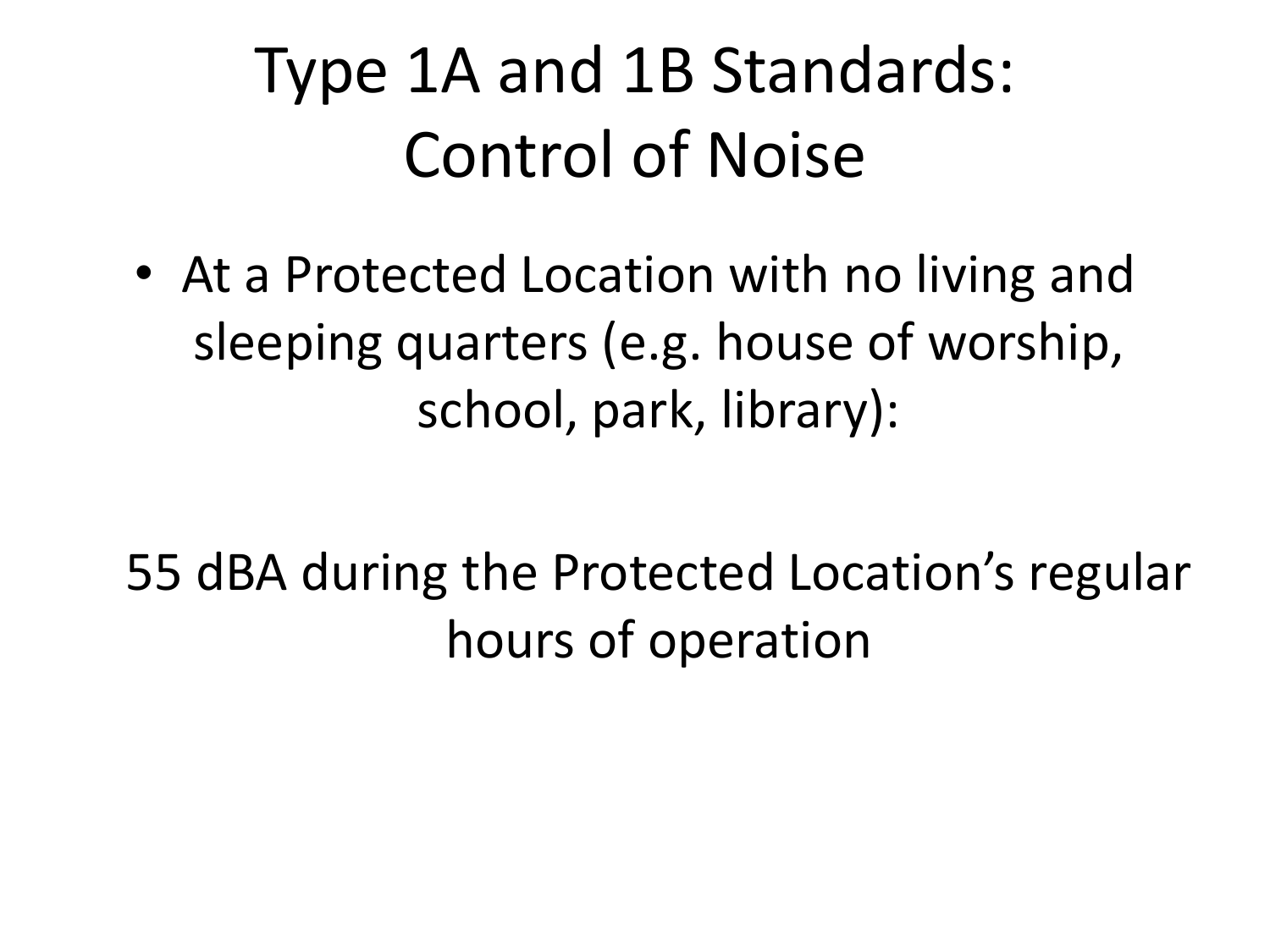- At a Protected Location with living and sleeping quarters (e.g. single family dwelling, multi-family dwelling, nursing home, "planned residence", some motels, some campgrounds):
- 1. Area(s) within 500 feet of living and sleeping quarters:

45 dBA between 7:00 p.m. and 7:00 a.m.

55 dBA between 7:00 a.m. and 7:00 p.m.

2. Area(s) more than 500 feet from living and sleeping quarters:

55dBA at all times.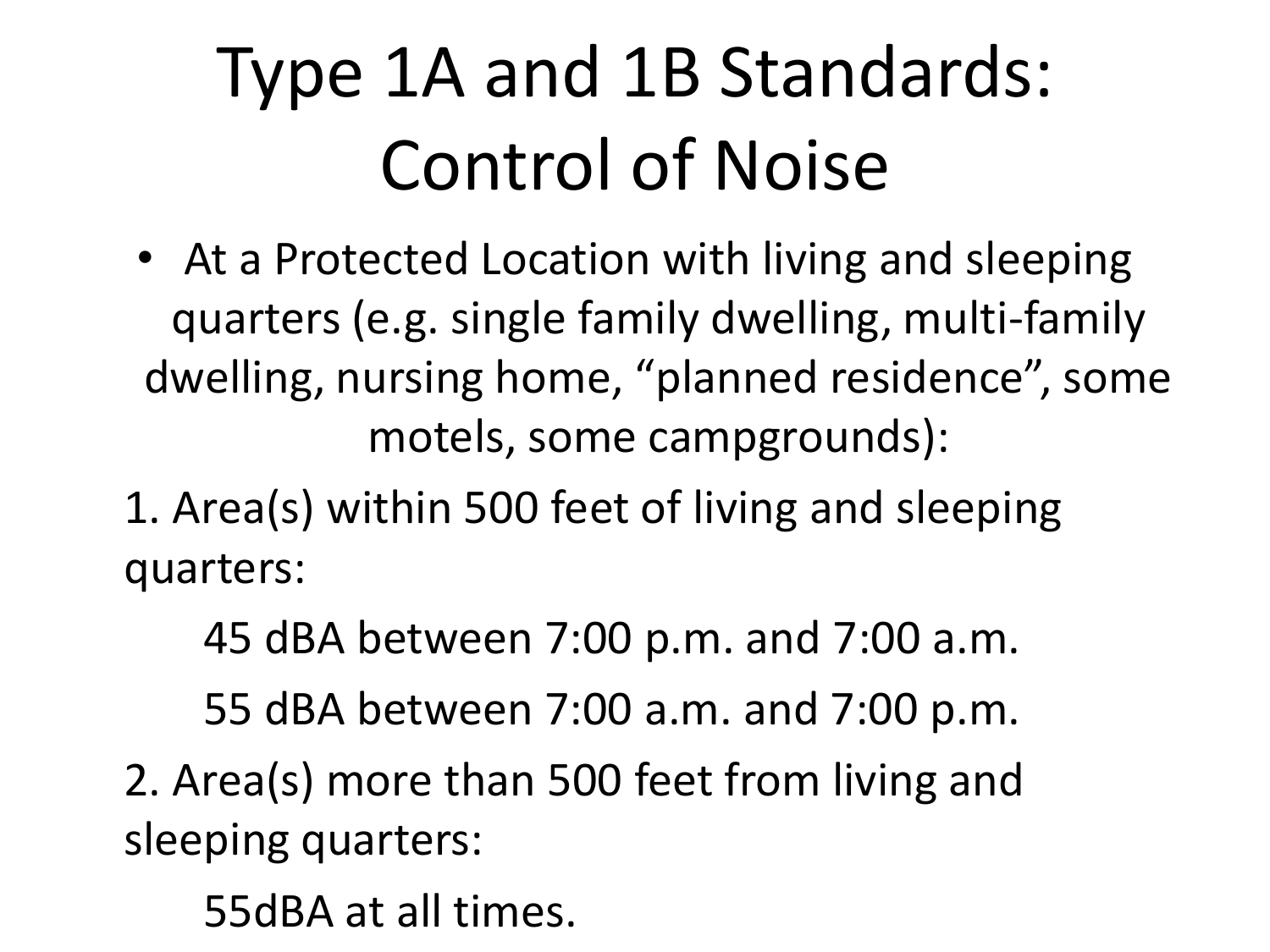At property boundaries that describe the outer limits of the facility site combined with any parcel(s) owned by a Participating Land-Owner that are contiguous with the facility site:

#### 75 dBA at all times

(applies only if not a Protected Location)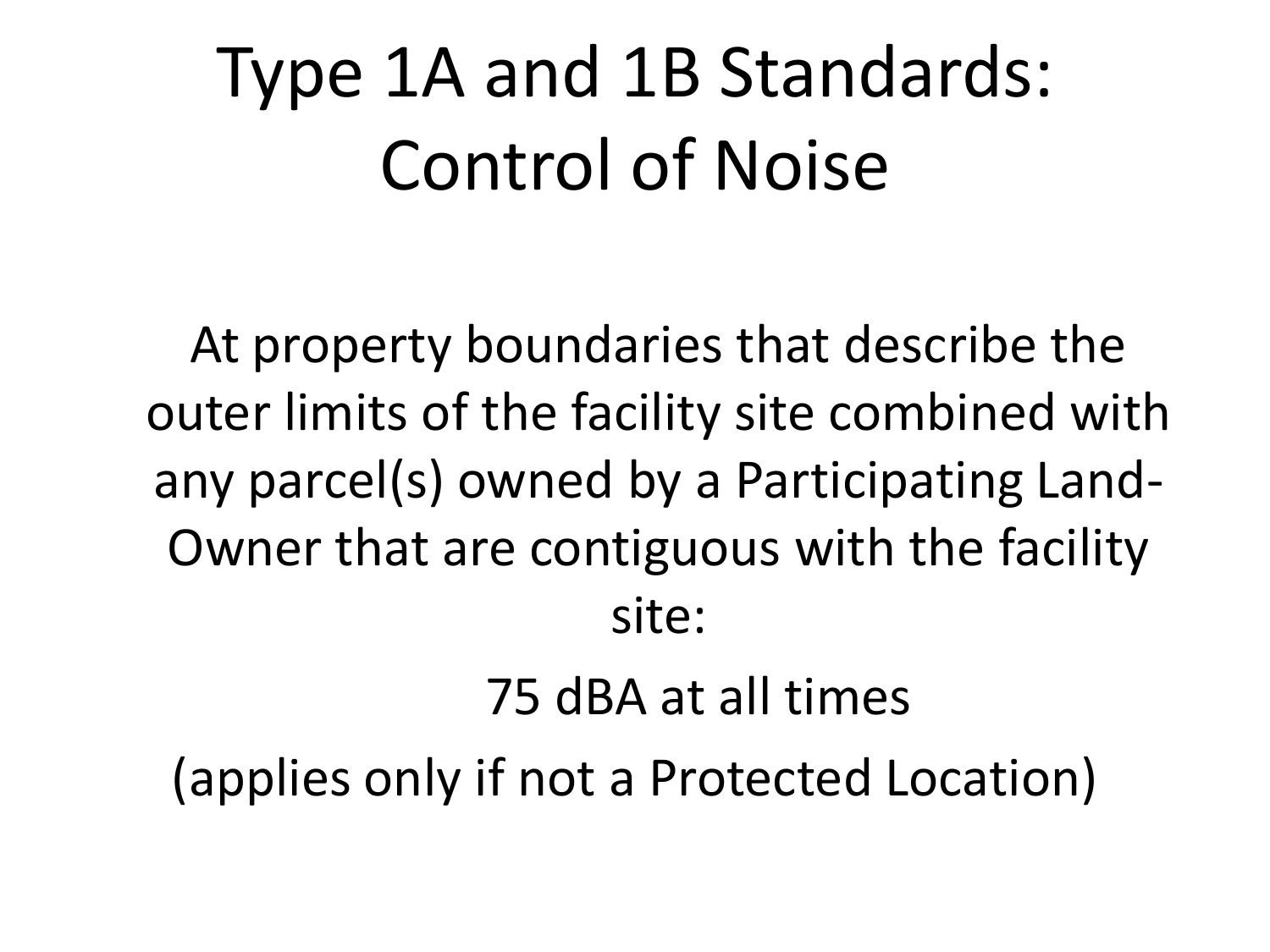To obtain a permit, Applicant must submit signed statement indicating that the facility is designed to meet the noise control standards and acknowledging the Applicant's obligation to take remedial action if the Codes Enforcement Officer finds the facility is not operating within the sound limits.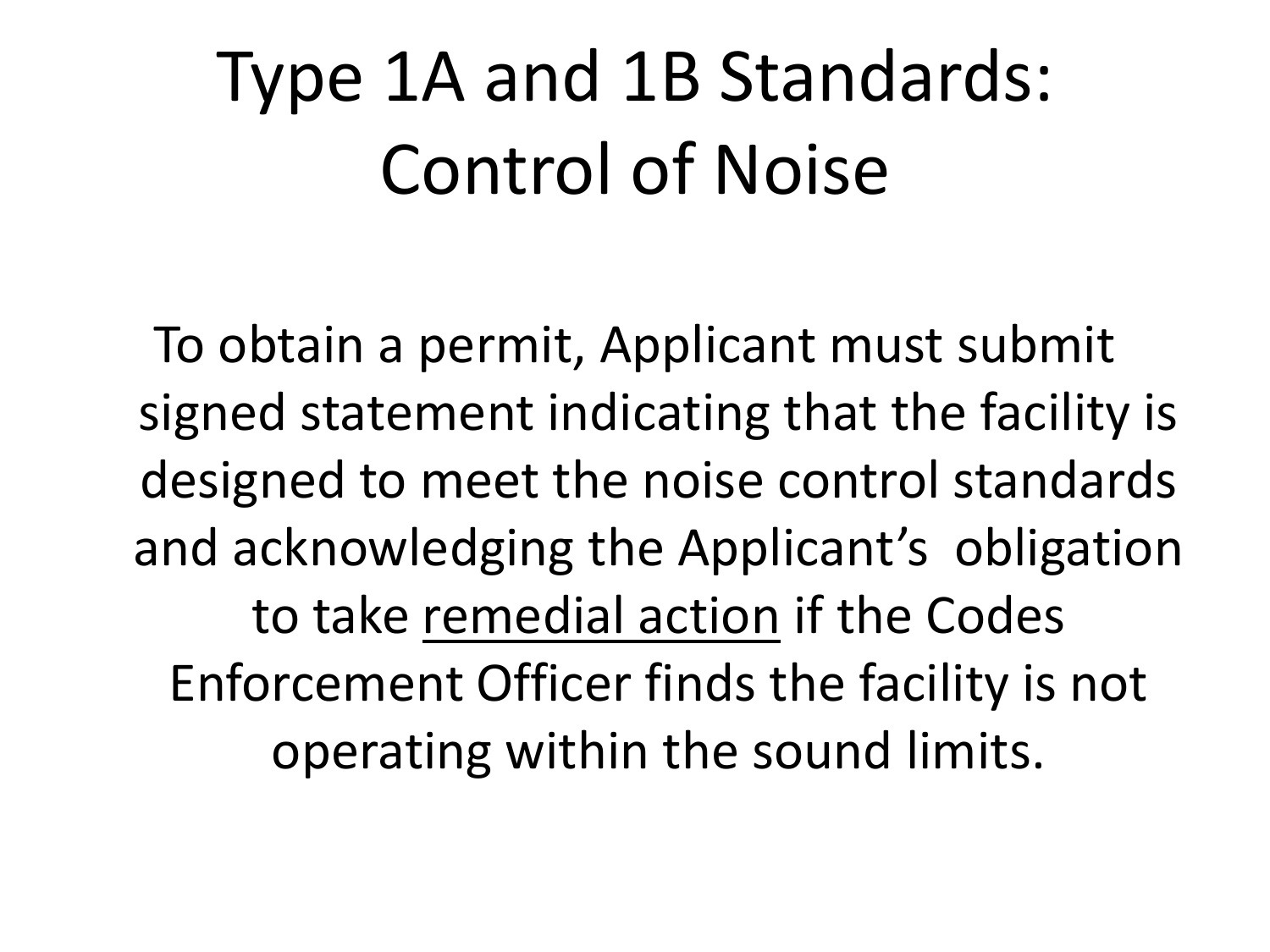"Remedial Action" includes:

- a. modification or limitation of operations during certain hours or wind conditions;
- b. maintenance, repair, modification or replacement of equipment;
- c. relocation of the Wind Turbine(s); and,

d. removal of the Wind Turbine(s) provided that the Codes Enforcement Officer may require removal of the Wind Turbine(s) only if the Codes Enforcement Officer determines that there is no practicable alternative.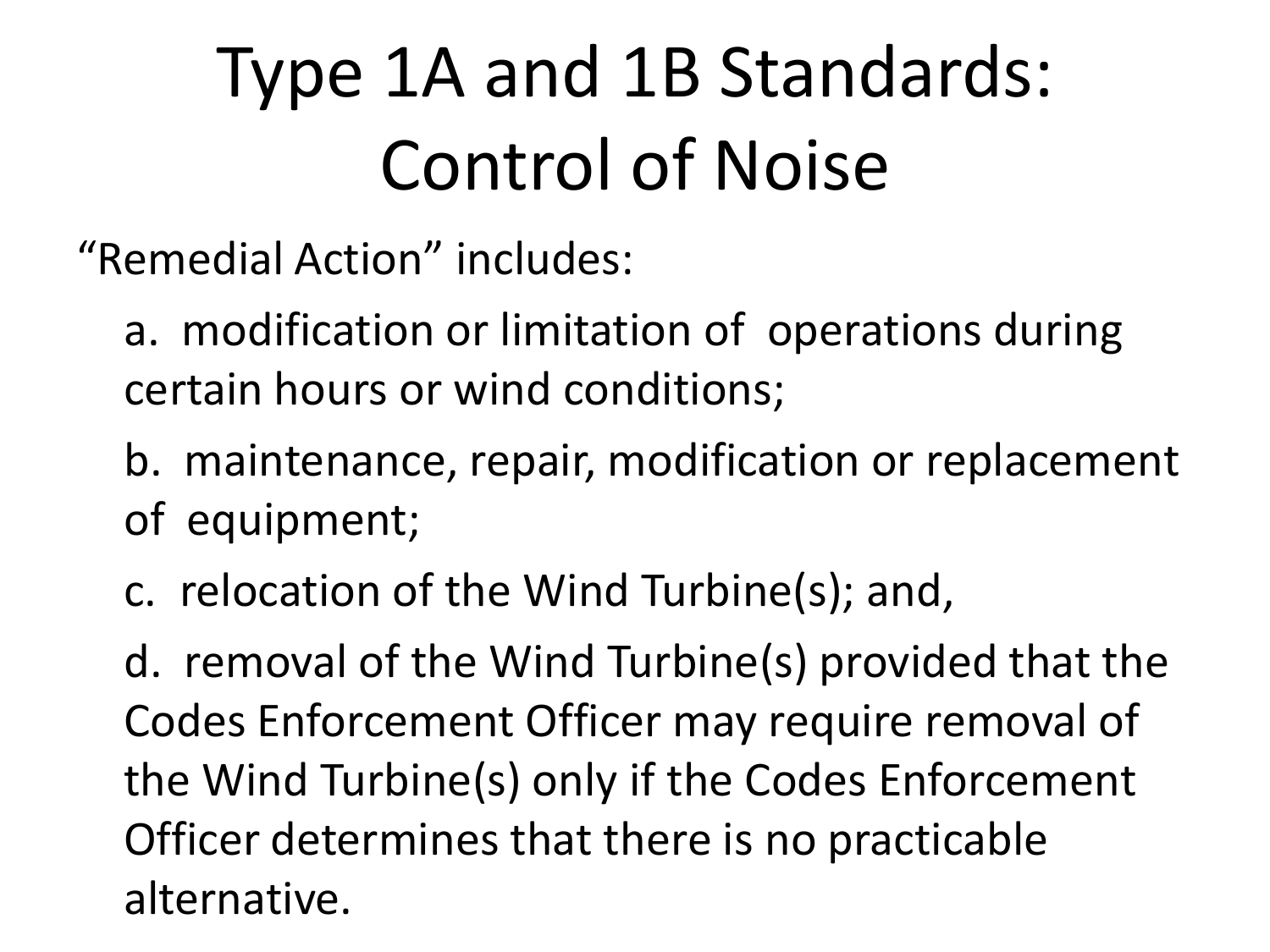• Applicant may opt for facility to be reviewed under noise control standards used for Types 2 and 3.

(allows the Municipal Review Authority greater flexibility, but requires the Applicant to submit a sound study prior to approval)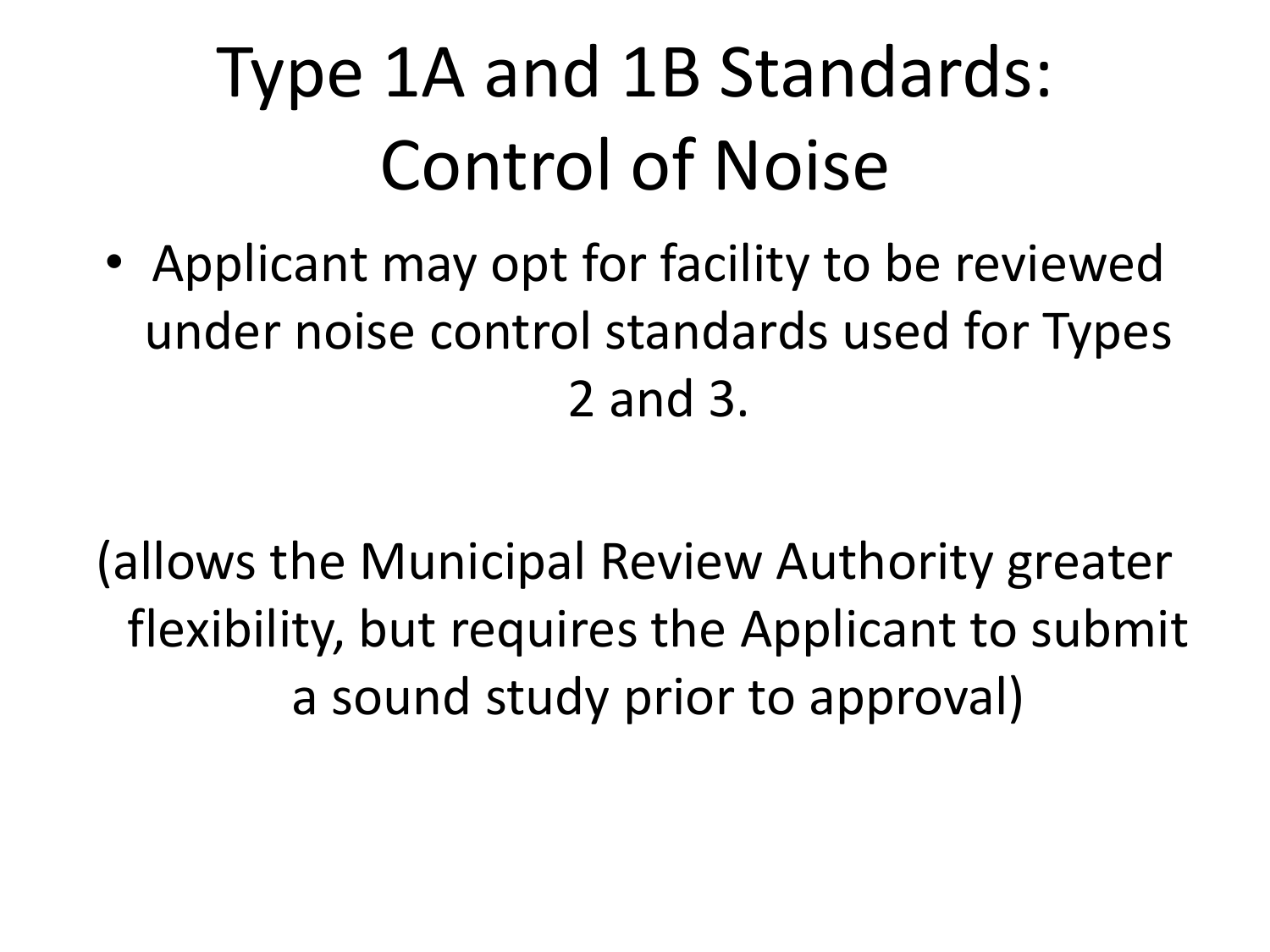## Type 2 and Type 3 Standards: Control of Noise

• Shall comply with sound-level limits in provisions of Appendix B.

(Appendix B standards closely follow the DEP Site Location Permit noise control rules, but are written to be administered by local authorities.)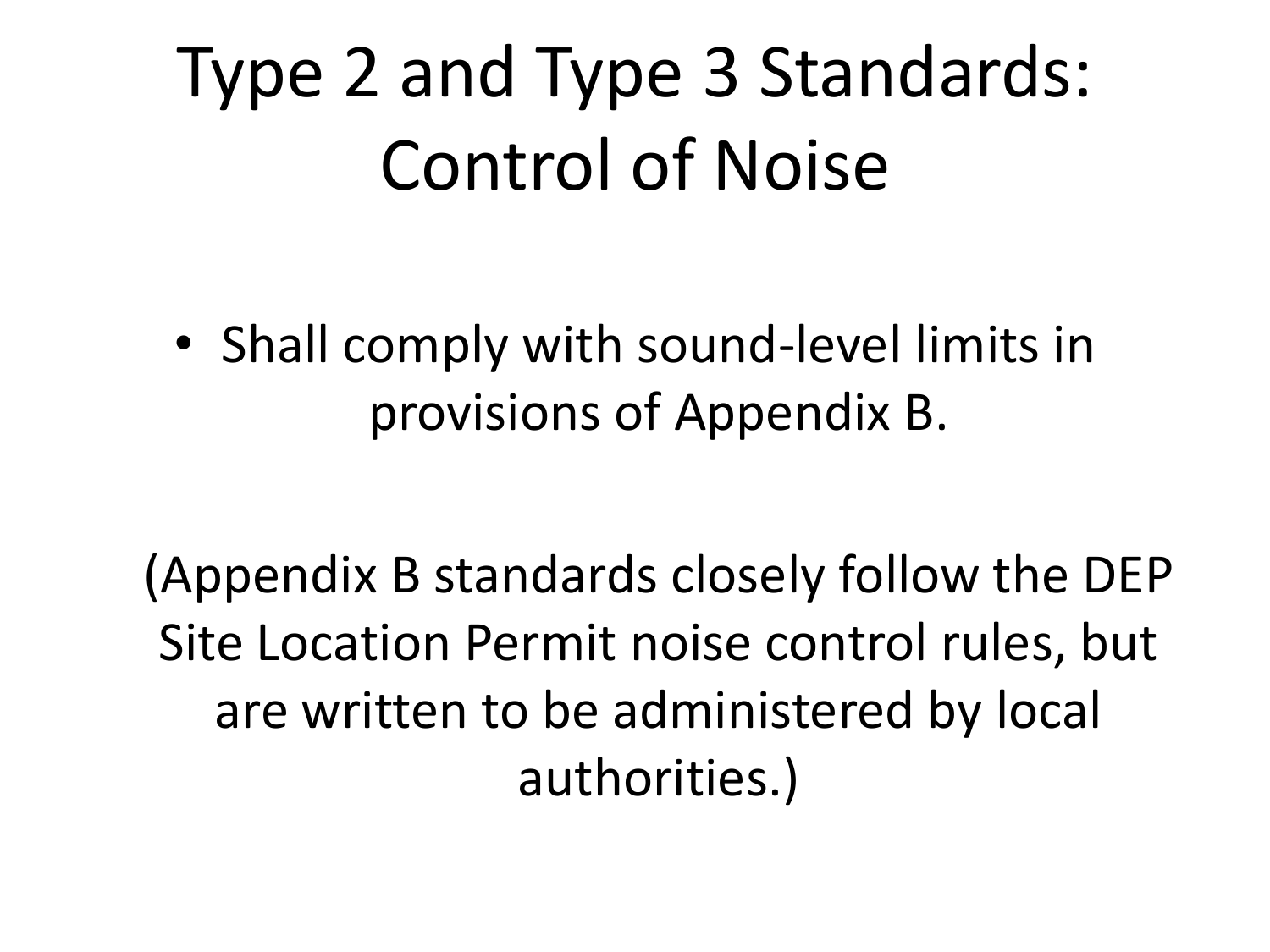## Type 2 and Type 3 Standards: Shadow Flicker

- Type 2 and Type 3 Wind Energy Facilities shall be designed to avoid unreasonable adverse shadow flicker effect at any Occupied Building located on a Non-Participating Landowner's property.
	- Shadow Flicker analysis must be based on modeling software approved by the DEP.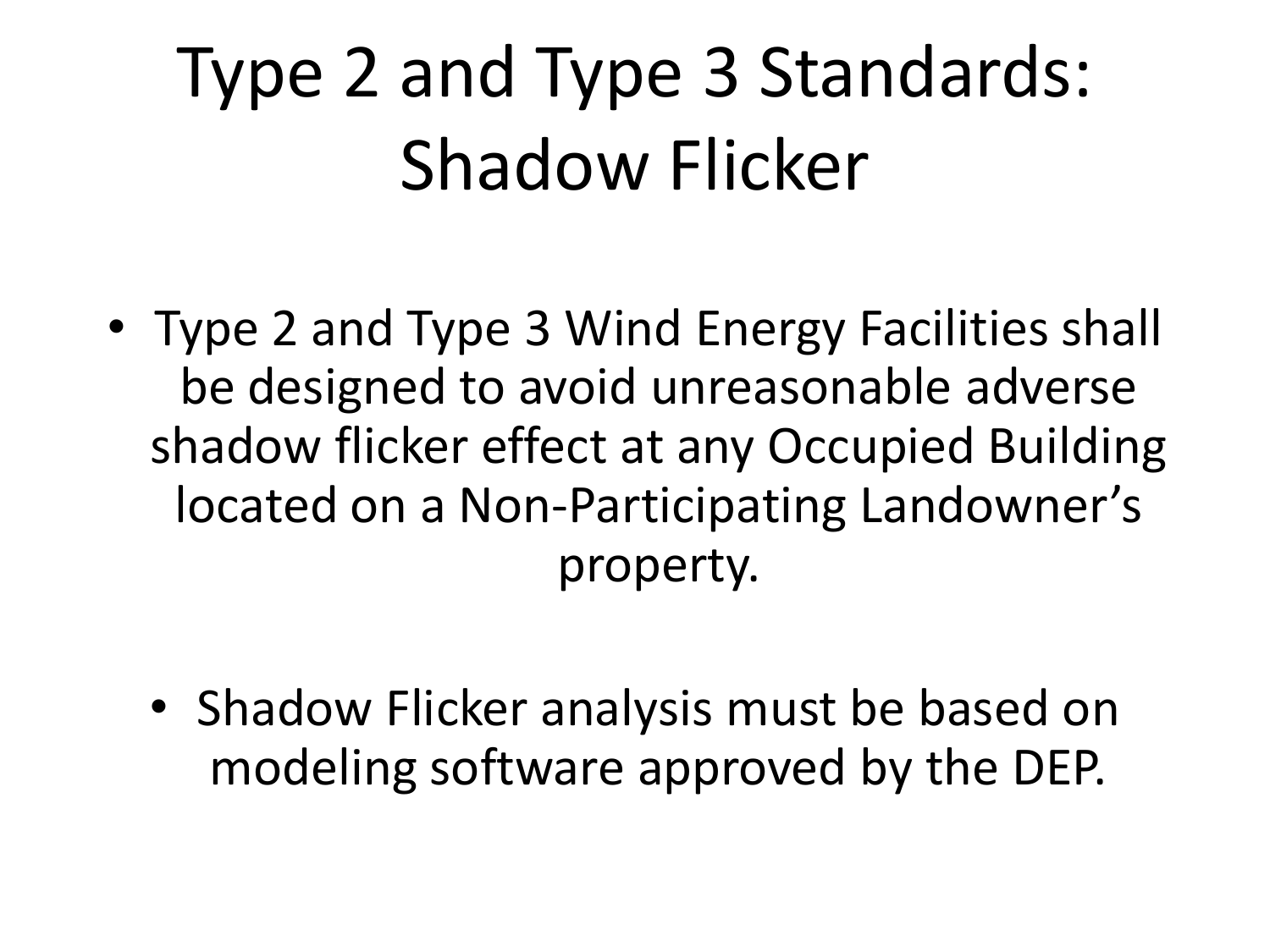## Type 2 and Type 3 Standards: Use of Public Roads

- Pre-construction and post-construction road conditions must be documented by town engineer, road commissioner, etc. at Applicant's expense.
- Road damage from project must be promptly repaired at Applicant's expense
	- Applicant must demonstrate sufficient financial resources and a financial guarantee may be required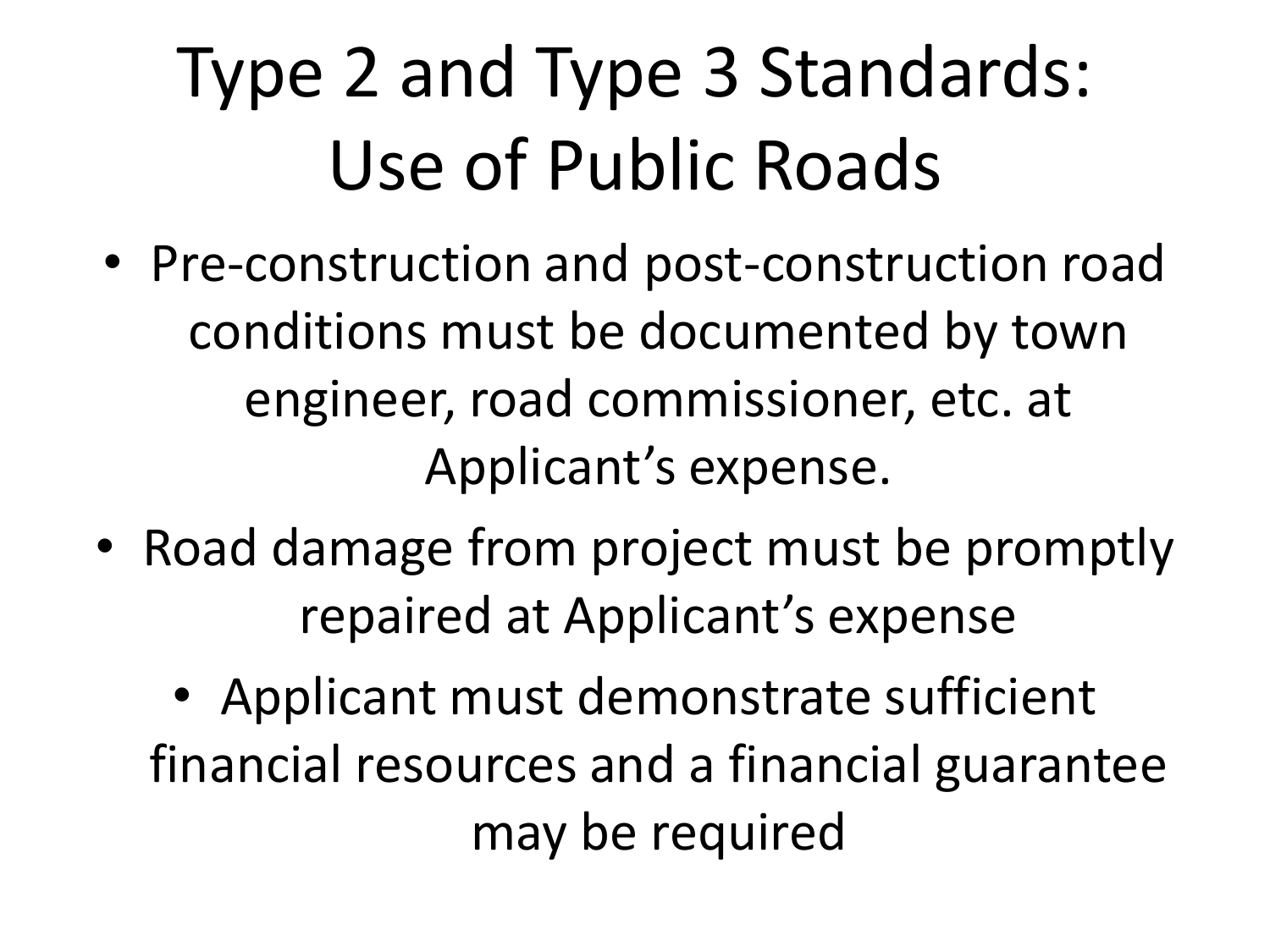# Type 2 and Type 3 Standards: Effect on Scenic Resources

• Model Ordinance definition includes scenic resources of local significance identified in an adopted comprehensive plan, open space plan or scenic inventory.

• The facility shall have no unreasonable adverse effect on the scenic character or existing uses related to the scenic character of a Scenic Resource.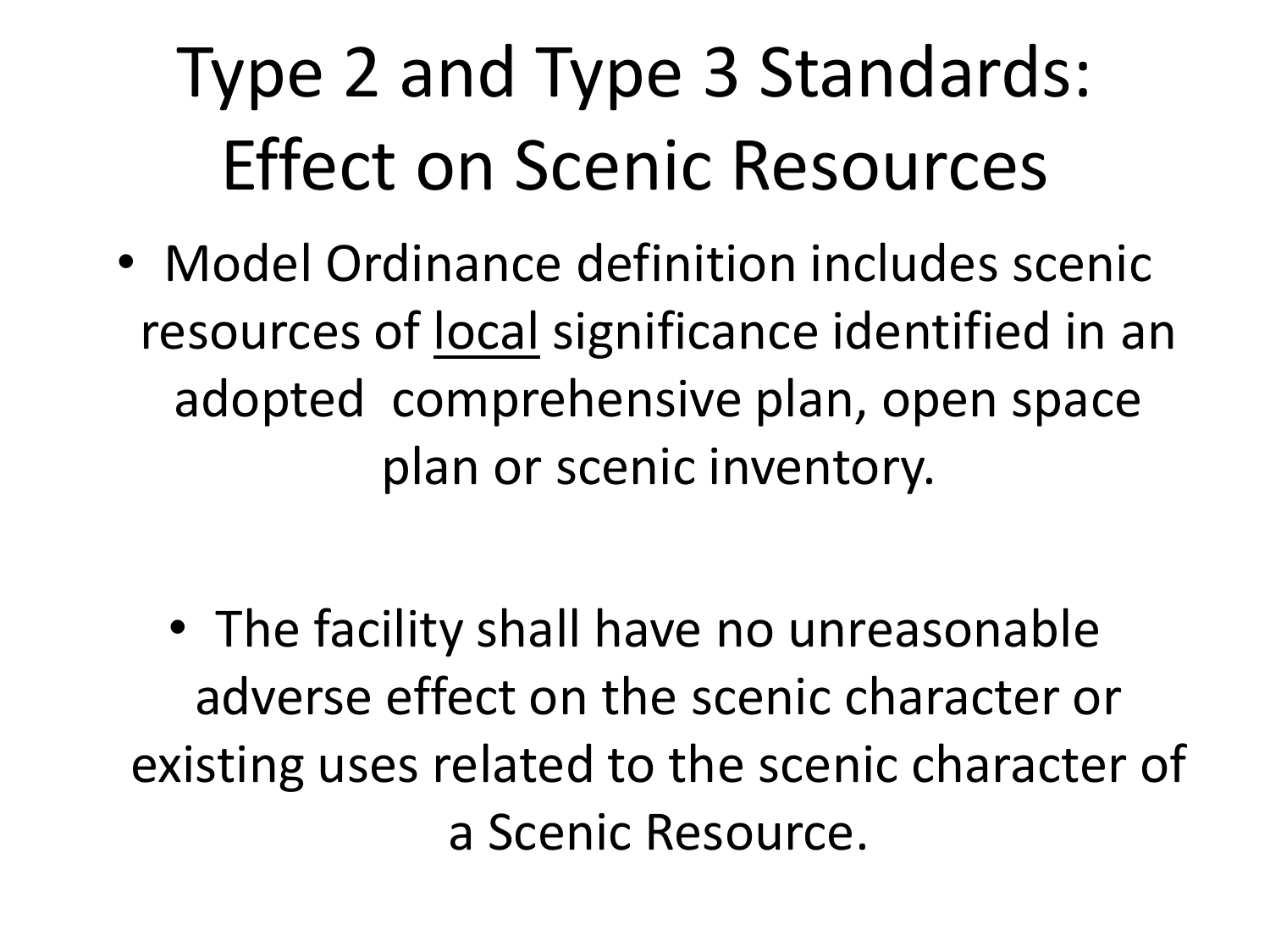## Type 2 and Type 3 Standards: Effect on Scenic Resources

- A. The significance of the potentially affected Scenic Resource;
- B. The existing character of the surrounding area;
- C. The expectations of the typical viewer;
- D. Type 2 and 3 WEF's purpose and the context of the proposed activity;
- E. The extent, nature and duration of potentially affected public uses of the Scenic Resource and potential effect on the public's continued use and enjoyment of the Scenic resource;
- F. Scope and scale of potential effect of views including number, extent and distance of turbines visible from scenic resource and effect of development on the landscape.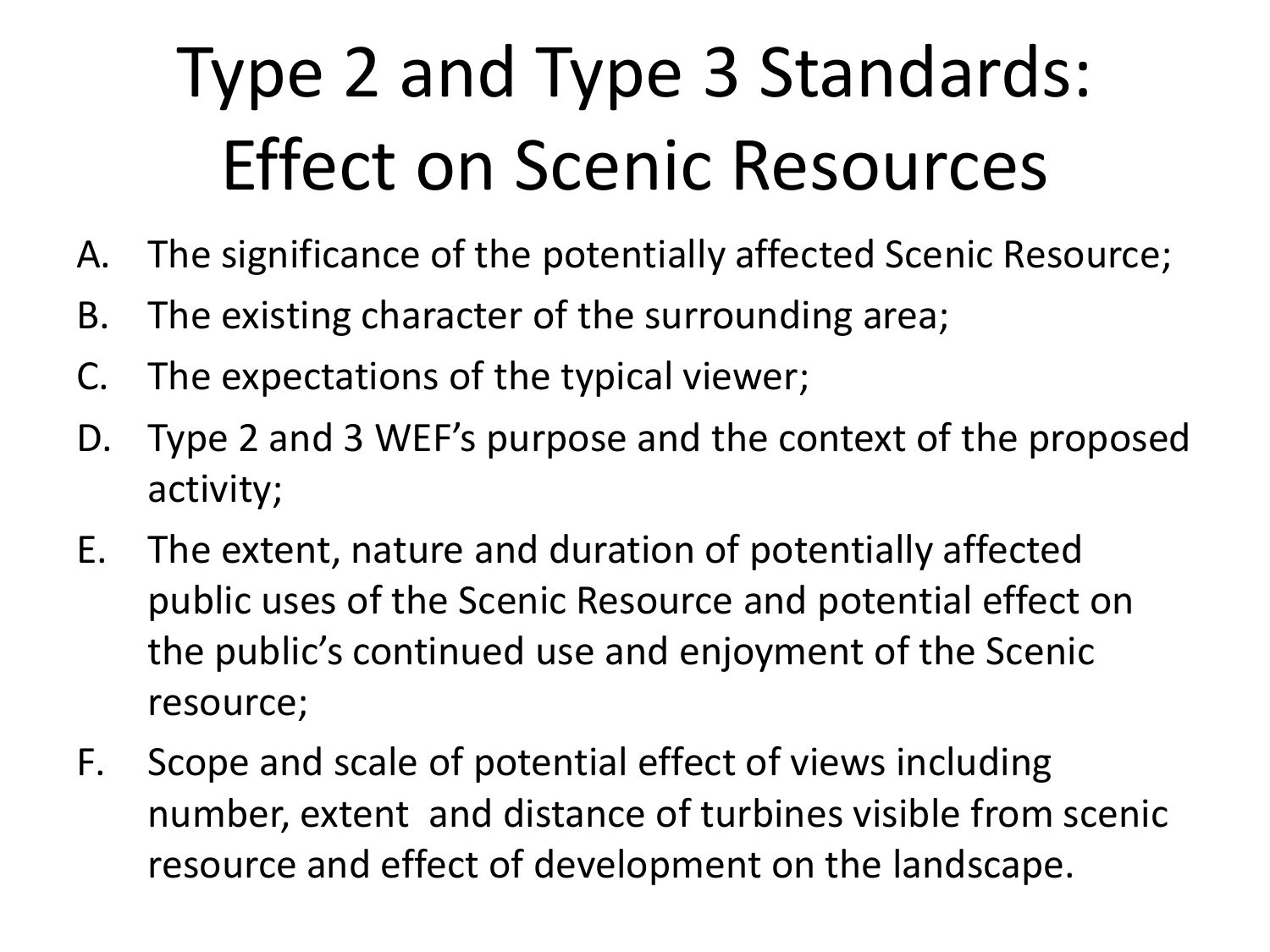### Type 2 and 3 WEF Standard Effect on Scenic Resources

A finding by the Municipal Reviewing Authority that the Wind Energy Facility is a highly visible feature in the landscape is not a solely sufficient basis for a determination that it has an unreasonable adverse effect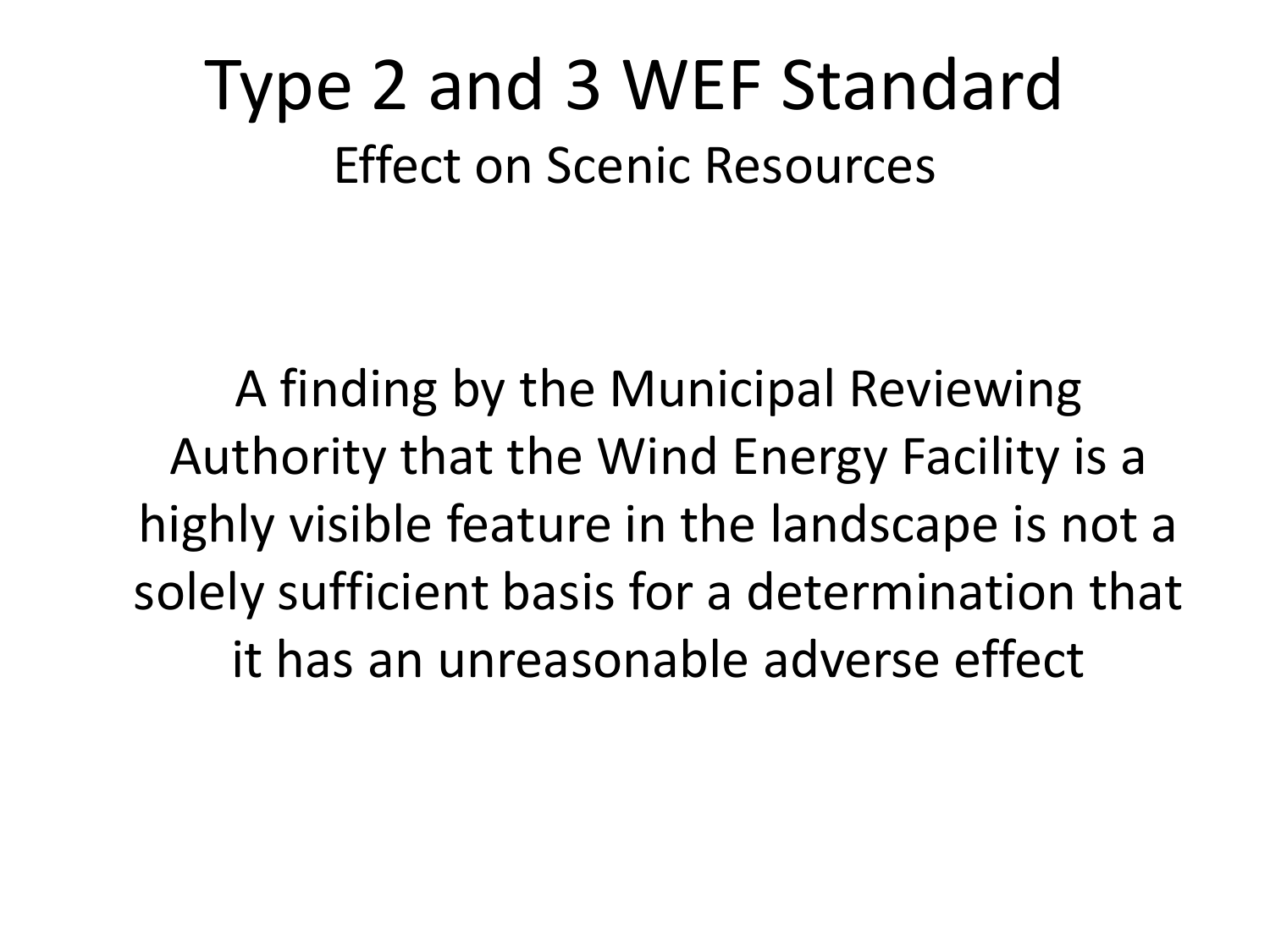## Type 2 and Type 3 Standards: Relationship to DEP Actions

- Some Type 2 Wind Energy Facilities require DEP certification that safety setback, noise control and shadow flicker standards are met.
- The Municipal Reviewing Authority may deem that a Type 2 Wind Energy Facility that has obtained DEP Certification meets the local ordinance standards for safety setback, noise control and shadow flicker.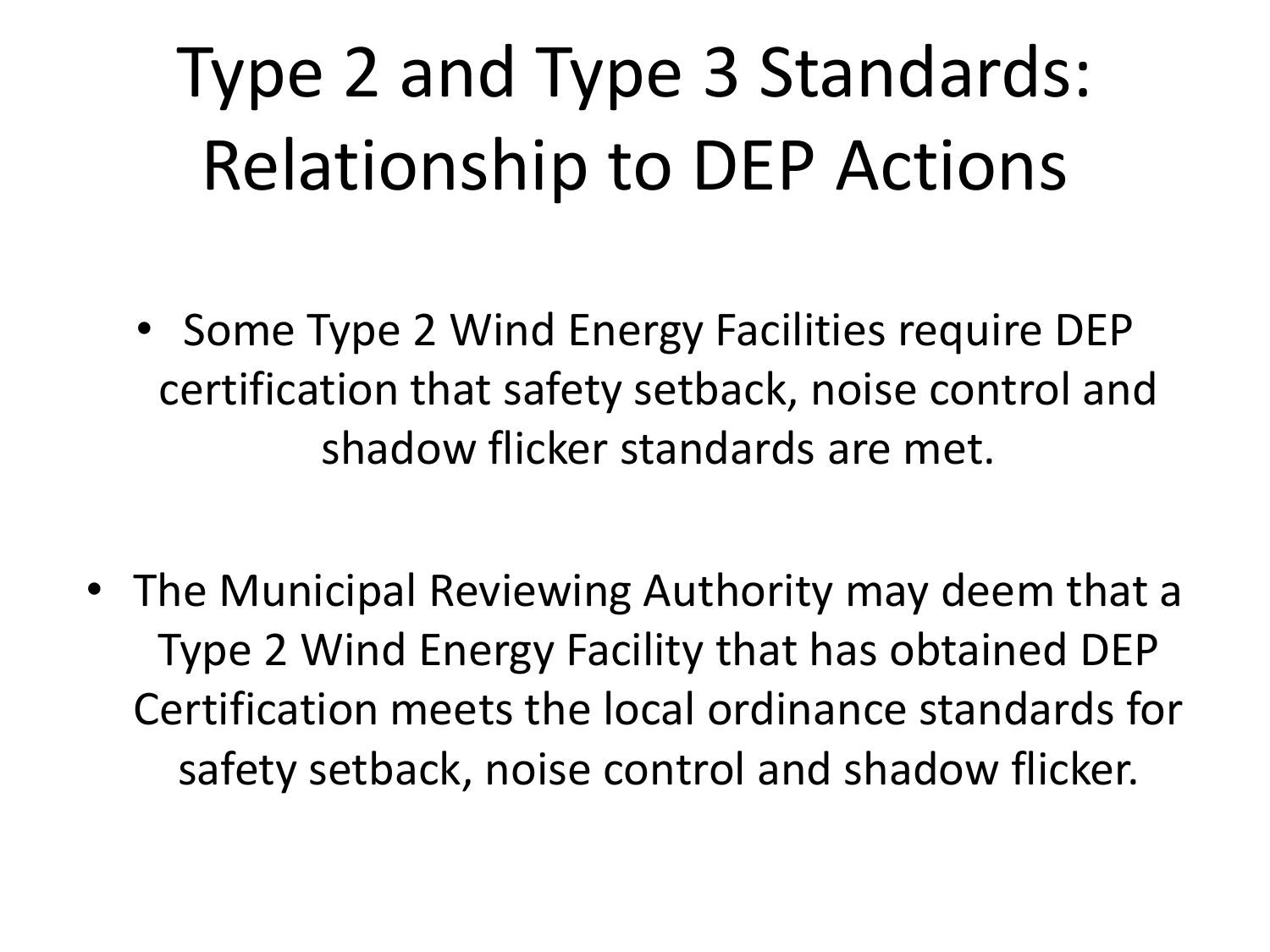# Type 2 and Type 3 Standards: Relationship to DEP Actions

- Type 3 Wind Energy Facilities require DEP Site Location of Development Act permits.
- The Municipal Reviewing Authority may deem that a Type 3 Wind Energy Facility for which a DEP Site Location of Development Act permit has been issued meets the local ordinance standards for safety setback, noise control, shadow flicker, natural resource protection, decommissioning and, effect on scenic resources of state or national (but not local) significance.